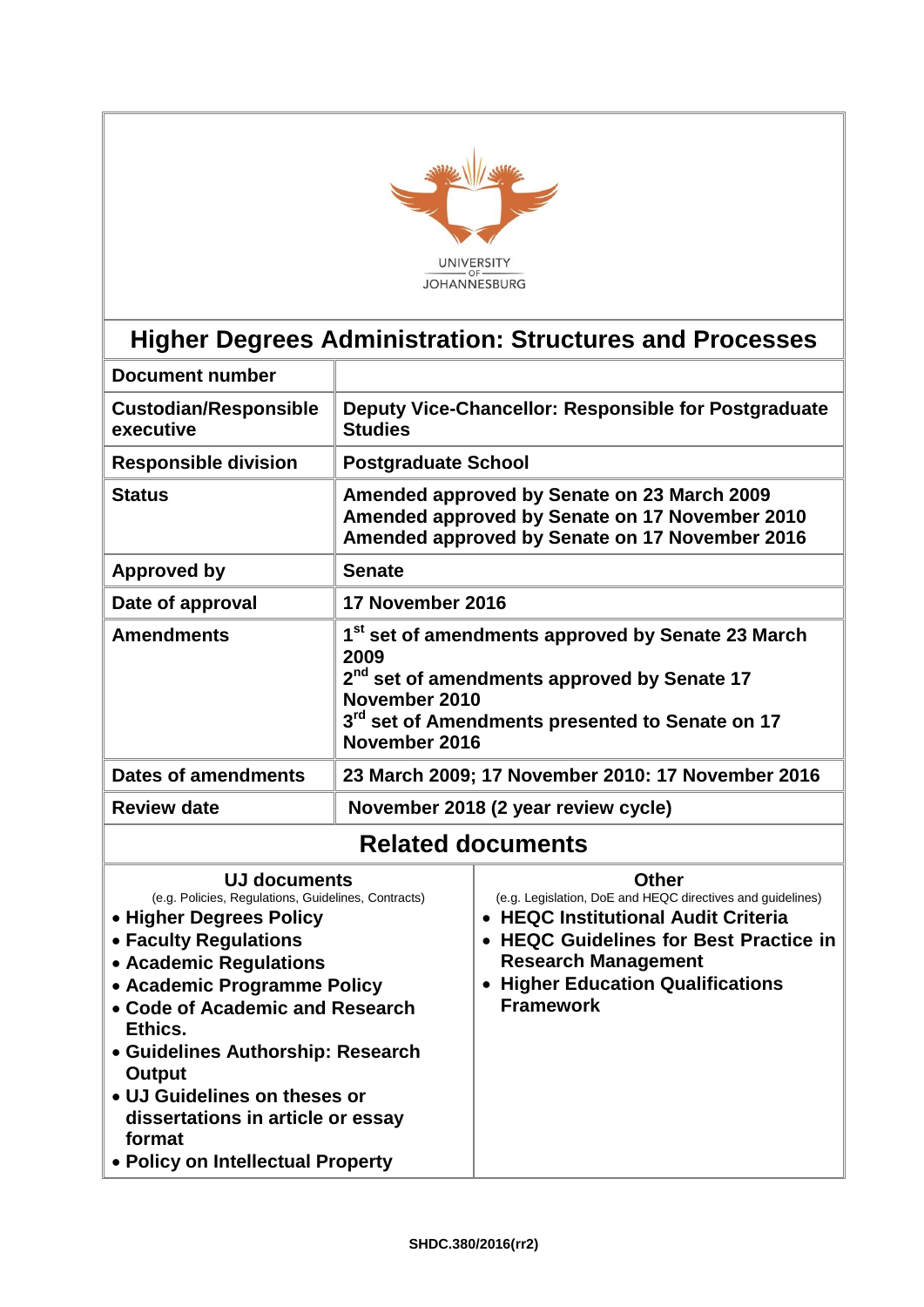| • Supervisor Student Agreement<br>• Policy: Student Plagiarism<br>• Policy: Recognition of Prior Learning<br>• Policy: Access and Selection<br>• Occupational Safety Policy |                                                                                                                     |
|-----------------------------------------------------------------------------------------------------------------------------------------------------------------------------|---------------------------------------------------------------------------------------------------------------------|
| Stakeholders affected by this document<br>(units and divisions who should be<br>familiar with it):                                                                          | • Faculty Administrators<br>• Central Academic Administration<br>• Academic Departments<br>• Higher Degree Students |
| Website address of this document:                                                                                                                                           | Intranet                                                                                                            |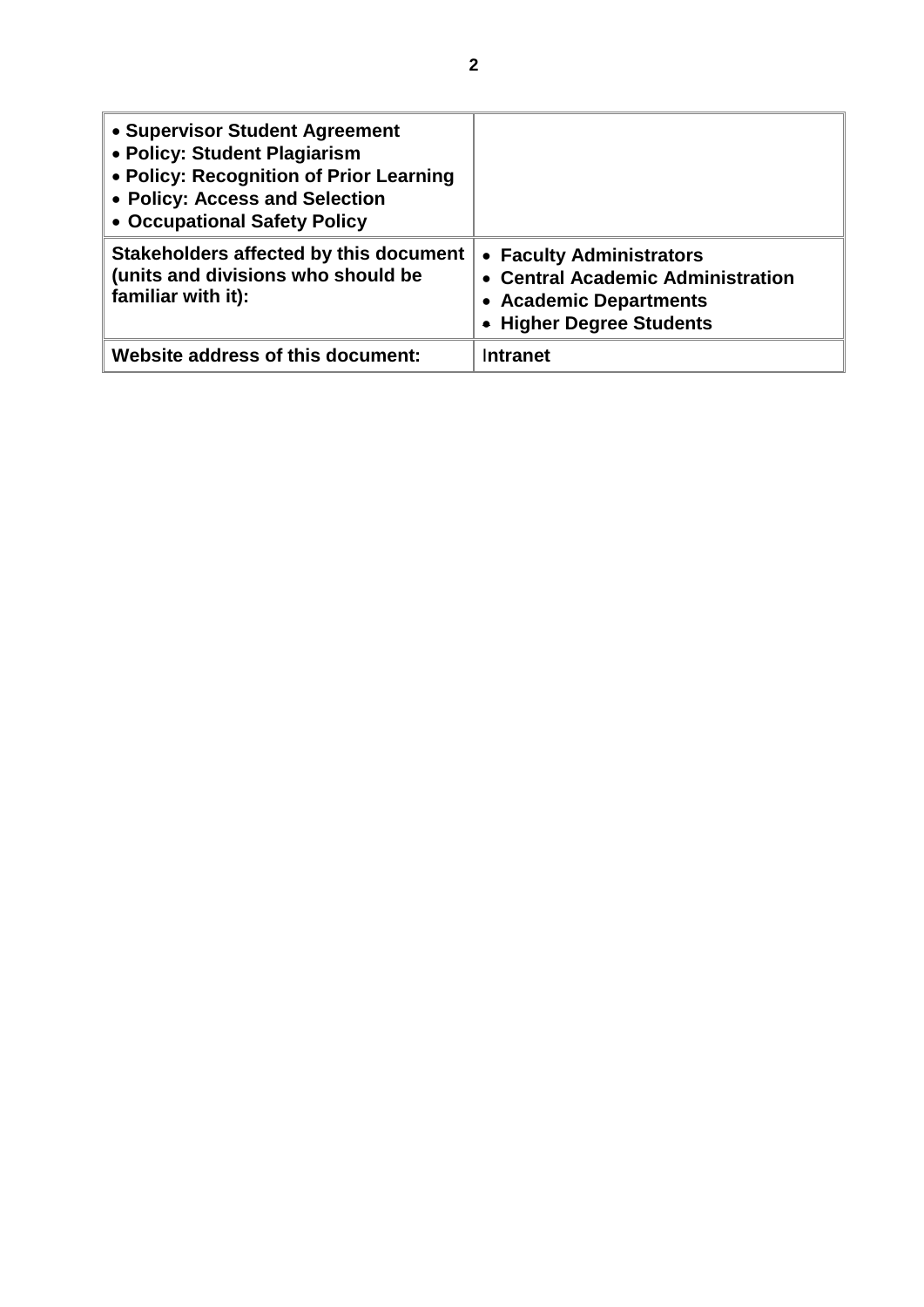## **CONTENTS**

|                | PART A: ADMINISTRATIVE STRUCTURES AND RESPONSIBILITIES 6      |  |
|----------------|---------------------------------------------------------------|--|
| $\mathbf{1}$   | A SUMMARY OF COMMITTEES AND STRUCTURES AND THEIR              |  |
|                | PART B: REGULATIONS AND PROCEDURES AS THEY APPLY TO THE STUDY |  |
| $\overline{2}$ |                                                               |  |
| 3              |                                                               |  |
| $\overline{4}$ | FULL-TIME VERSUS PART-TIME REGISTRATION, RESIDENCY-AND        |  |
|                |                                                               |  |
| 5              |                                                               |  |
| 6              |                                                               |  |
| $\overline{7}$ |                                                               |  |
| 8              |                                                               |  |
| 9              |                                                               |  |
| 10             | CONVERSION/TRANSFER IN REGISTRATION FROM A MASTER'S TO A      |  |
|                | DISPUTE RESOLUTION DURING THE STUDY PERIOD  11                |  |
| 11             |                                                               |  |
| 12<br>13       | SUBMISSION OF MINOR DISSERTATION, DISSERTATION OR THESIS TO   |  |
|                |                                                               |  |
| 14             | DISSEMINATION OF DOCUMENTS TO ASSESSORS AND                   |  |
|                |                                                               |  |
| 15             |                                                               |  |
|                |                                                               |  |
| 16             | MANAGING AND PROCESSING THE ASSESSMENT RESULTS IN THE         |  |
|                |                                                               |  |
| 17             | FINALISING OF ASSESSMENT RESULTS AND ADMINISTRATIVE           |  |
|                |                                                               |  |
|                |                                                               |  |
|                |                                                               |  |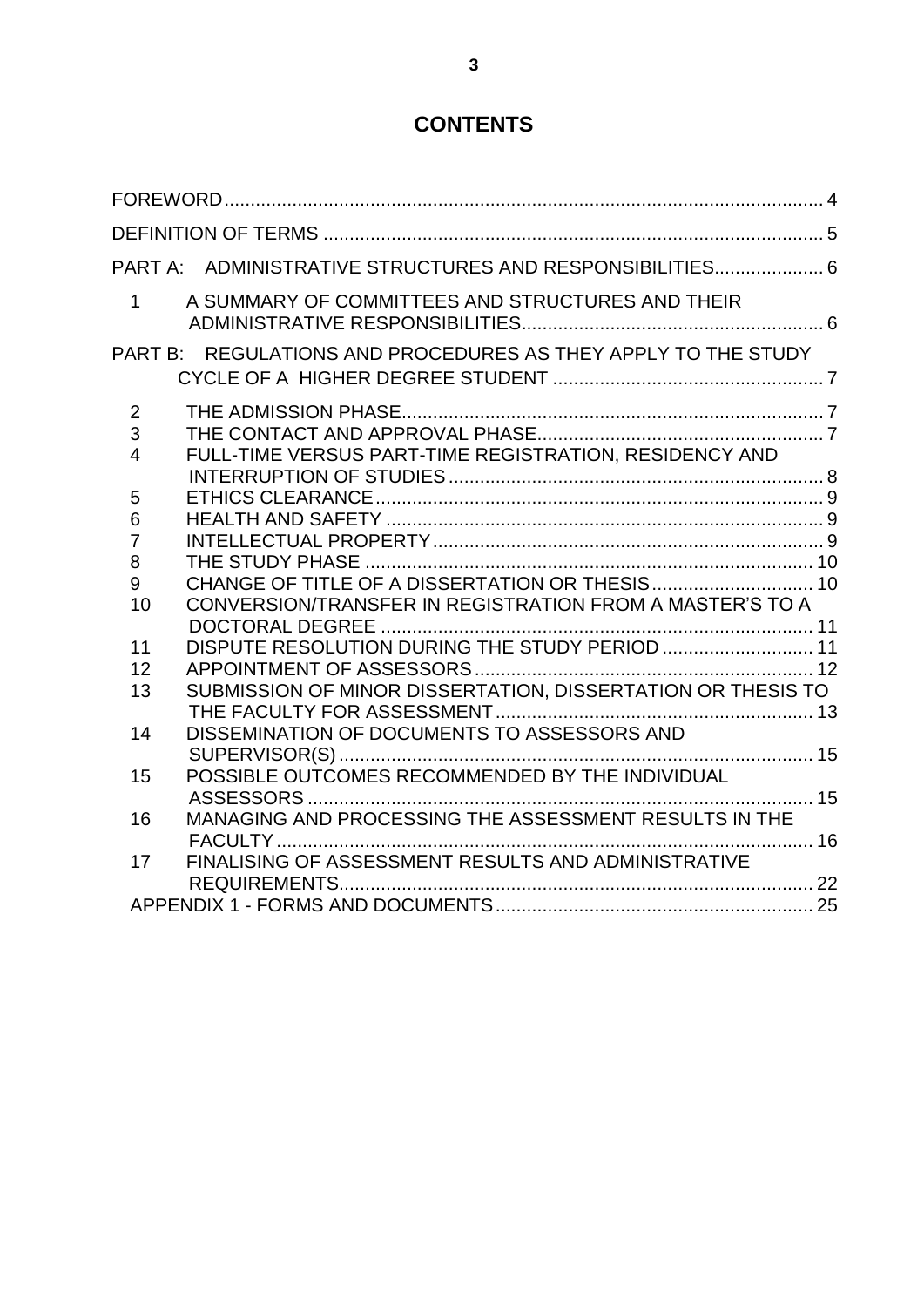#### <span id="page-3-0"></span>**FOREWORD**

This document contains the structures and processes relevant for the regulation and administration of higher degrees in the University of Johannesburg ("the University"). This document together with the University's Higher Degree Policy provide a framework for the administration, governance and quality management of higher degree studies and programmes at the University. Individual faculties may enact additional rules to address requirements specific to them, subject to approval by Senate.

For the purposes of this document, the term *higher degrees* refers to studies, research, or programmes at the master's and/or doctoral level, equivalent to level 9 and 10 of the Higher Education Qualifications Framework (HEQF).

Copies of this document are available from the University's website.

This document must be read in conjunction with the Higher Degrees Policy, Research scope of Master's, Honours and 480 Credits Bachelor's Degrees, and the University's Academic Regulations, specifically those sections of the Regulations dealing with master's and doctoral degrees.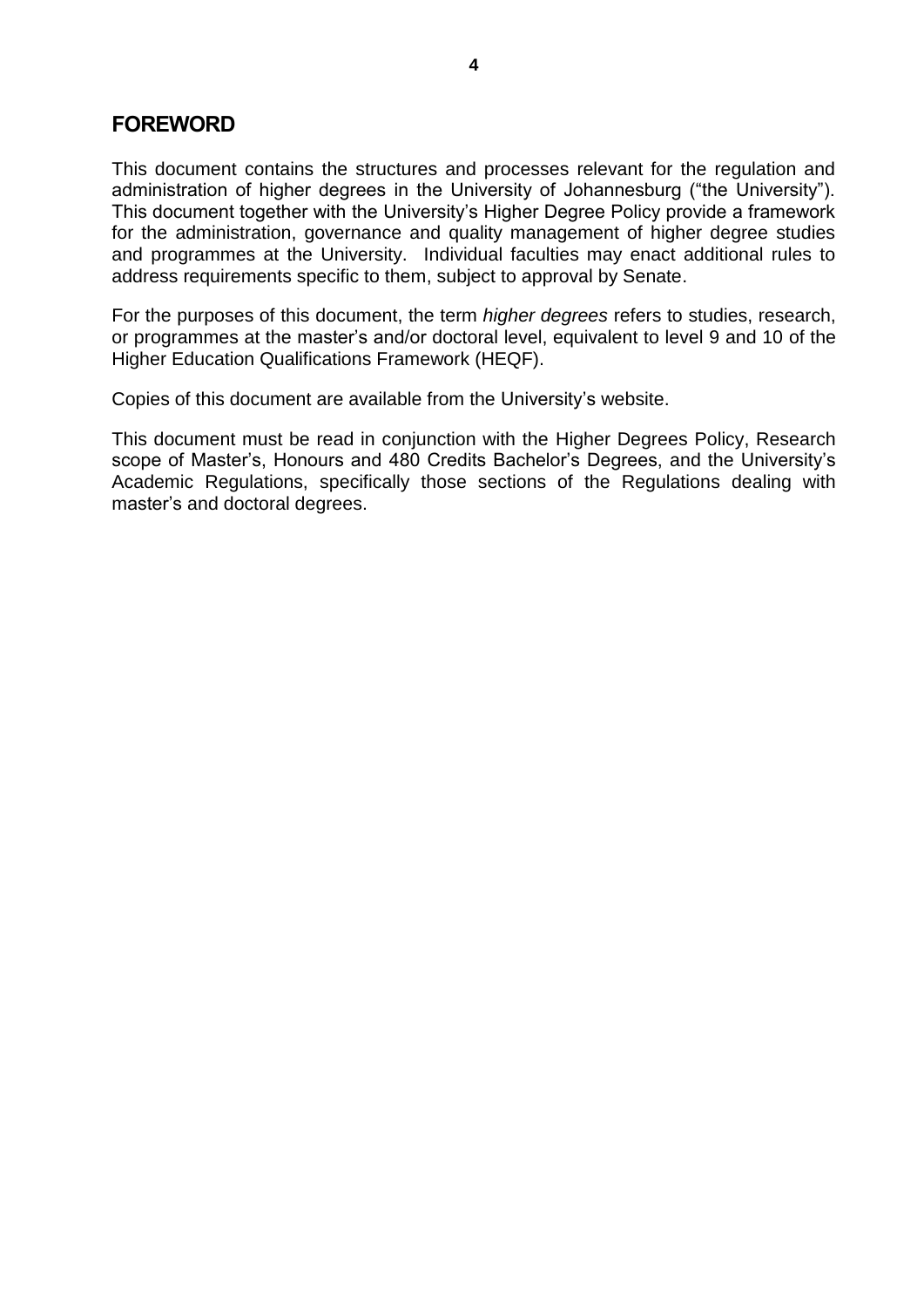## <span id="page-4-0"></span>**DEFINITION OF TERMS**

| <b>TERM</b>                                                             | <b>DEFINITION / DESCRIPTION</b>                                                                                                                                                                                                                                                                                                                                                                                                                                                                                                                                                        |
|-------------------------------------------------------------------------|----------------------------------------------------------------------------------------------------------------------------------------------------------------------------------------------------------------------------------------------------------------------------------------------------------------------------------------------------------------------------------------------------------------------------------------------------------------------------------------------------------------------------------------------------------------------------------------|
| Senate Higher Degrees<br>Committee (SHDC)                               | The <b>SHDC</b> , which is a subcommittee of Senate, considers in<br>detail recommendations from the faculties on higher degree-<br>related matters and advises Senate accordingly.                                                                                                                                                                                                                                                                                                                                                                                                    |
| <b>Faculty Higher Degrees</b><br>Committee (FHDC)                       | The Faculty Higher Degrees Committee is a subcommittee<br>of the Board of Faculty that has the delegated responsibility<br>for the management of aspects relating to higher degrees at<br>faculty level.                                                                                                                                                                                                                                                                                                                                                                               |
| <b>Faculty Higher Degrees</b><br><b>Assessment Committee</b><br>(FHDAC) | Ad hoc or permanent subcommittee of the FHDC that<br>considers matters related to the assessment of<br>minor<br>dissertations, dissertations<br>make<br>and<br>theses<br>and<br>recommendations to the FHDC and Board of Faculty in this<br>regard.                                                                                                                                                                                                                                                                                                                                    |
| <b>Executive Dean's Office</b>                                          | Office (including<br>The<br>Dean's<br>the<br>HFA,<br>faculty<br>officer/administrator and his/her staff) is responsible for the<br>administrative structure supporting operations and functions<br>associated with higher degree studies.                                                                                                                                                                                                                                                                                                                                              |
| <b>Head of Faculty</b><br><b>Administration (HFA)</b>                   | The HFA is finally responsible for the administrative and<br>support functions at faculty level.                                                                                                                                                                                                                                                                                                                                                                                                                                                                                       |
| Recommendation                                                          | no final decision-making authority, but is a<br><b>Implies</b><br>step for approval (at a higher<br>level).<br>necessary<br>requires<br>Recommendation<br>substantive<br>consideration<br>informed by insight into a full set of documentation.                                                                                                                                                                                                                                                                                                                                        |
| Approval                                                                | Implies full and final decision-making authority (necessary<br>and sufficient), and requires substantive consideration<br>informed by insight into a full set of documentation.                                                                                                                                                                                                                                                                                                                                                                                                        |
| Ratification                                                            | Implies full and final decision-making authority (necessary<br>and sufficient). Differs from "approval" in that it is usually<br>exercised on the basis of insight into only a summary of the<br>relevant documentation while retaining the right to consider<br>all relevant documentation (and the duty to do so where<br>necessary). Because it is in practice more cursory than<br>"approval", ratification typically requires at least one earlier<br>recommendation made on the basis of a substantive<br>consideration informed by insight into a full set of<br>documentation. |
| For noting                                                              | Except in extraordinary circumstances, no decision-making<br>authority associated with this step, but may refer matters<br>back for further consideration.                                                                                                                                                                                                                                                                                                                                                                                                                             |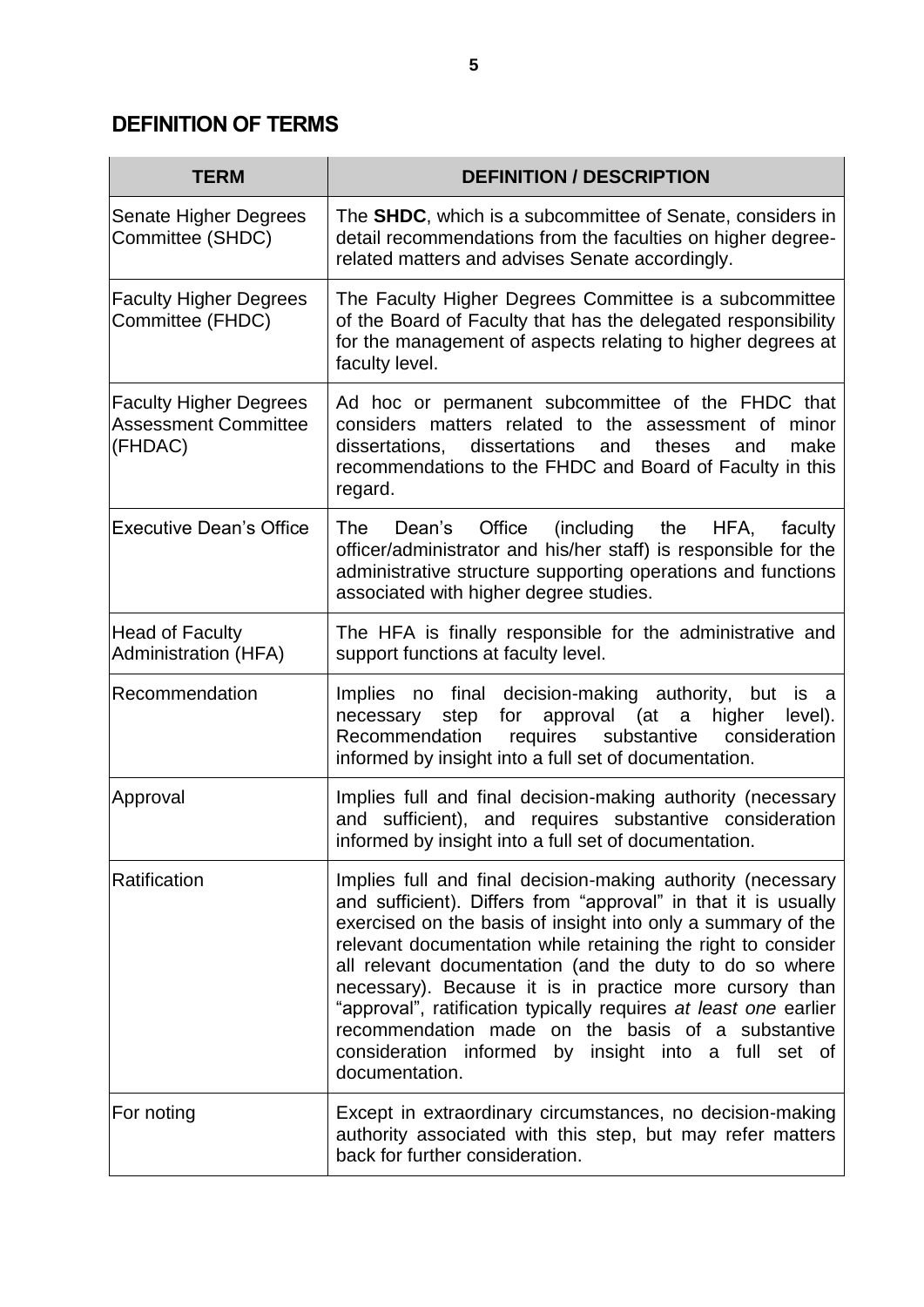### <span id="page-5-0"></span>**PART A: ADMINISTRATIVE STRUCTURES AND RESPONSIBILITIES**

#### <span id="page-5-1"></span>**1 A summary of committees and structures and their administrative responsibilities**

- 1.1 The **University Senate**, which formally approves, ratifies and/or notes any decision referred to it by the Senate Higher Degrees Committee (SHDC). For reasons of practicality, Senate may also devolve some of these responsibilities to Senex, or to the Vice-Chancellor or his/her nominee. In addition, Senate may refer any matters relating to higher degree research or degree programmes to the SHDC for consideration.
- 1.2 The **SHDC**, which is a subcommittee of Senate, considers in detail recommendations from the faculties on higher degree-related matters and advises Senate accordingly.
- 1.3 The **Faculty Board** is the principal custodian of academic quality in regard to higher degree programmes in the faculty, and is expected to formally establish appropriate structures or mandate existing ones to assist the faculty in exercising this responsibility.
- 1.4 The Faculty Higher Degrees Committee (FHDC) is a subcommittee of the Board of Faculty that has the delegated responsibility for the management of all aspects relating to higher degrees at faculty level. Decisions taken by the FHDC are submitted to the Faculty Board for ratification and to the SHDC for noting or approval, as is applicable.
- 1.5 A separate **Faculty Higher Degree Assessment Committee (FHDAC)** may be established as a subcommittee of the FHDC and entrusted with the responsibility of considering assessors' reports and making recommendations to the FHDC and Faculty Board. The composition of the FHDACs is left to the discretion of the faculties, although faculties are encouraged to have at least three members with the right to co-opt other members as and when necessary.
- *1.6* The **supervisor** ensures professional and ethical academic supervision of the higher degree research study and students registered under her/his name. He/she is also responsible for University academic administrative and managerial matters attendant on the project and students registered under her/his supervision. The general rule should apply that a supervisor may not supervise a student studying towards a qualification higher than her/his own. In general, the University does not limit the number of higher degree students any one staff member may supervise, but it expects faculties to manage throughput purposefully with due regard to student progress and academic employee workload, and to place a premium on quality management considerations in this regard.
- *1.7* Faculties put strategies in place to mitigate the risk of failure of higher degree students. This includes rigorous student selection, ensuring the implementation of the *supervisor-student agreement*, monitoring student progress and mentoring and supporting inexperienced supervisors. Faculties may also consider using a peer review system before submission of dissertations and theses for assessment.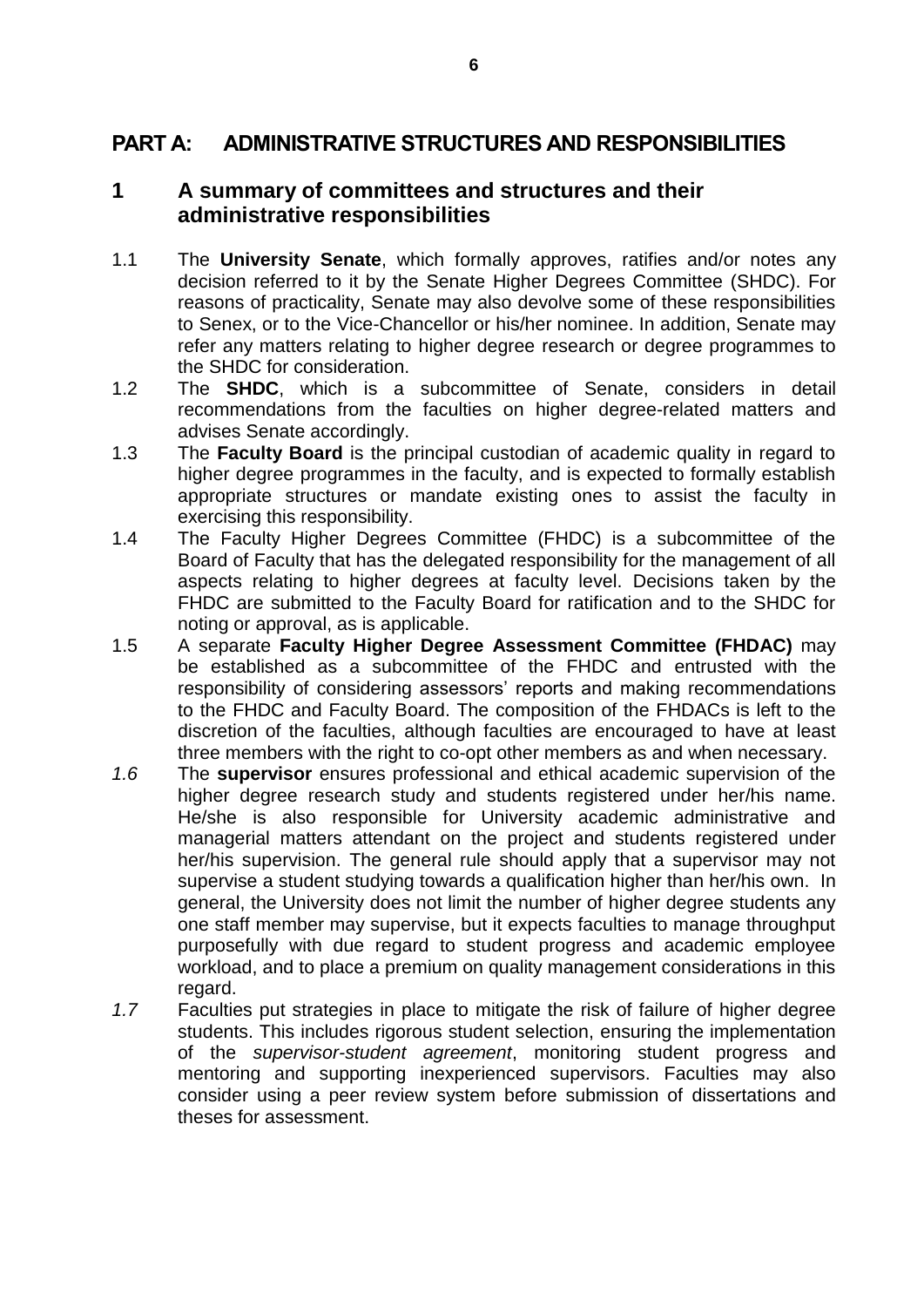### <span id="page-6-0"></span>**PART B: REGULATIONS AND PROCEDURES AS THEY APPLY TO THE STUDY CYCLE OF A HIGHER DEGREE STUDENT**

### <span id="page-6-1"></span>**2 THE ADMISSION PHASE**

- 2.1 Candidates may be admitted to a master's or doctoral programme as stipulated in section 7 of the *Higher Degrees Policy*.
- 2.2 Additional admission requirements for higher degrees may be determined by Faculty Boards and submitted to Senate for approval.
- *2.3* Where an applicant for a master's or doctoral degree does not hold the prerequisite formal qualifications, the *Policy: Recognition of Prior Learning* is initiated by the HoD concerned to award to an applicant academic status equivalent to that of an honours degree in the case of a master's and a master's degree in the case of a doctorate, as determined by the particular Faculty Board, approved by Senate and contained in the faculty rules and regulations concerned.
- 2.4 Even if an applicant meets the minimum entry requirements as stated above, a HoD may refuse to admit an applicant if in her/his assessment the applicant is unlikely to succeed in the chosen research project, or if the department lacks adequate supervisory capacity and an appropriate supervisor cannot be identified within the university.
- 2.5 Applications for admission by international students are dealt with according to the regulations stipulated in the UJ *Academic Regulations*.
- 2.6 Master's and doctoral candidates have to re-register annually until they have completed their studies, subject to the maximum periods of enrolment.
- 2.7 Renewal of registration for a master's or doctoral programme is also subject to satisfactory progress by the student.

## <span id="page-6-2"></span>**3 THE CONTACT AND APPROVAL PHASE**

- 3.1 A student normally contacts the department or a potential supervisor and seeks advice on admission, a potential research idea and the assignment of a supervisor to his/her study.
	- 3.1.1 To be appointed as supervisor for a master's minor/full dissertation a staff member must have at least a master's degree in the specific or cognate discipline and must have acted as sole supervisor before or must have gained experience as co-supervisor with a colleague with a doctoral qualification.
	- 3.1.2 To be appointed as supervisor for a doctoral thesis, the staff member concerned must have a doctoral degree in the specific or cognate discipline.
	- 3.1.3 If the supervisor is not a UJ staff member, a co-supervisor who is a UJ staff member has to be appointed.
- 3.2 The prospective student is advised on registration procedures and the assignment of a supervisor (and co-supervisor(s) where appropriate). Guidelines are provided by the supervisor on the preparation of a research proposal and technical requirements pertaining to academic writing and referencing.
- 3.3 The student formally registers for the degree programme to qualify for research supervision. Thereafter, master's students have six and doctoral students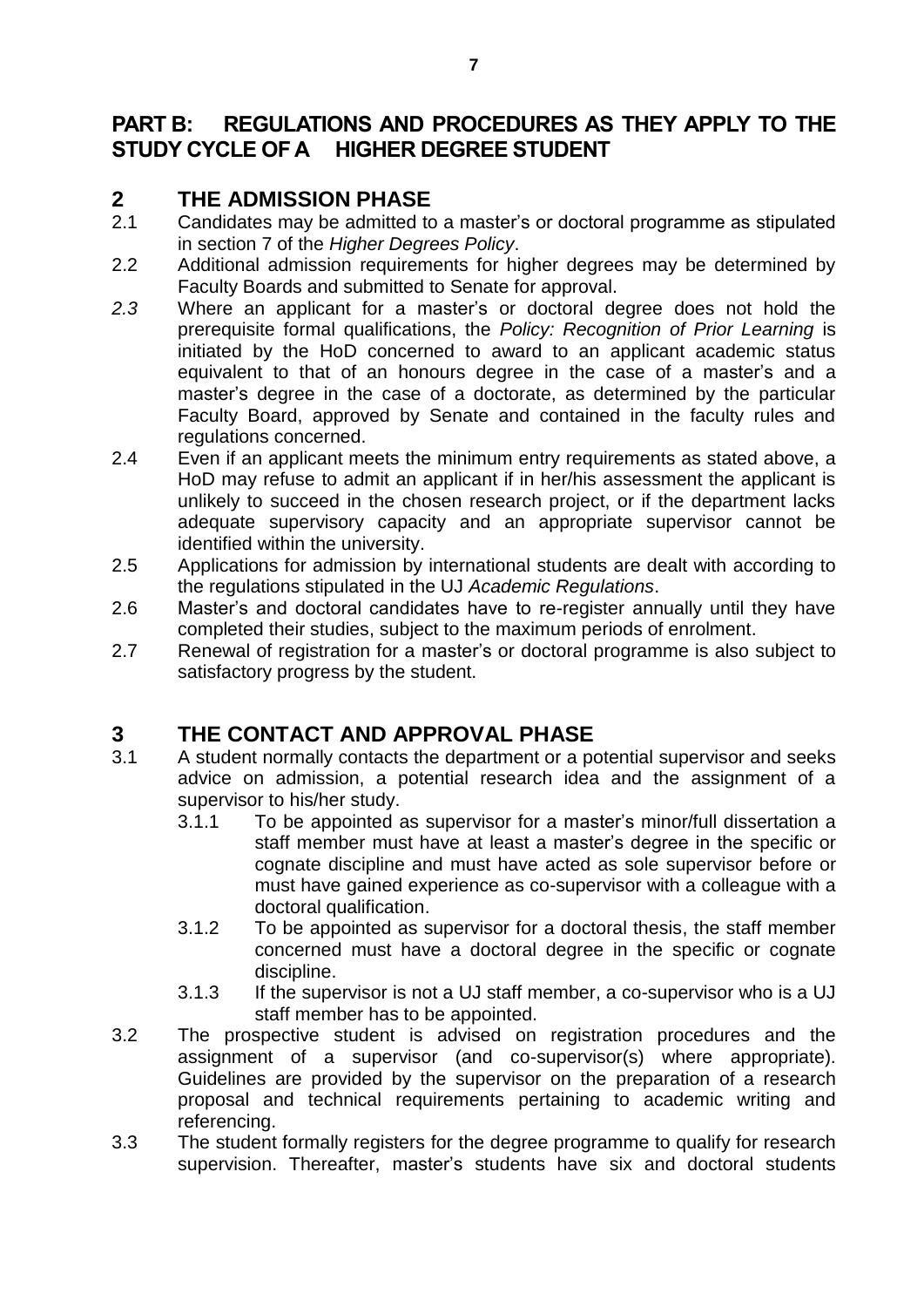nine months to complete their research proposals to the standards required by the relevant Faculty and University policy. During this time they have access to the University resources that they require to formulate their research proposals. Students may not undertake any data collection or any activities related to data collection prior to ethical clearance and the acceptance of the proposal by the relevant structure within the Faculty.

- 3.4 The study title, supervisors and assessors for course work minor/full dissertations and theses are approved by the FHDC (or FHDAC) and noted by the SHDC.
- 3.5 Research proposals are formally approved by faculties in terms of their quality and research ethics requirements. Research proposals are scrutinised at departmental level before they are considered and approved by the relevant FHDC. Research proposals may also be approved at departmental level. However, it is advisable that proposals approved within the academic departments are certified as such by the HoD. Faculties may require a doctoral student to defend his/her proposal, and where feasible the same requirement may be applied to research master's proposals and coursework master's proposals.
- 3.6 If a research proposal is not approved by the FHDC or delegated authority, the student may re-work the proposal, but may only submit it for approval one more time. If the research proposal on this re-submission is not approved, the student's registration is terminated, unless permission to continue is granted by the HoD and Executive Dean concerned.
- 3.7 Changes to the study title, the supervisors and assessors of minor/full dissertations and theses re approved by the FHDC (or FHDAC) and noted by the SHDC.

### <span id="page-7-0"></span>**4 FULL-TIME VERSUS PART-TIME REGISTRATION, RESIDENCY AND INTERRUPTION OF STUDIES**

- 4.1 Irrespective of full or part-time enrolment, the minimum formal registration period for a master's degree is 12 months (one academic year) and for a doctoral degree 24 months. In each case these periods run from the start of the semester of first registration for the degree to the day on which the student submits the final version of the minor dissertation, dissertation or thesis to the faculty for assessment.
- 4.2 Table 1 stipulates the minimum and maximum periods of enrolment for full- time and part-time master's and doctoral study.

|                  |                | Master's study | <b>Doctoral study</b> |
|------------------|----------------|----------------|-----------------------|
|                  | <b>Minimum</b> |                |                       |
| <b>Full-time</b> | time           | 12 months      | 24 months             |
| study            | <b>Maximum</b> |                |                       |
|                  | time           | 24 months      | 48 months             |
|                  | <b>Minimum</b> |                |                       |
| <b>Part-time</b> | time           | 12 months      | 24 months             |
| study            | <b>Maximum</b> |                |                       |
|                  | time           | 36 months      | 60 months             |

Table 1: Duration of masters and doctoral studies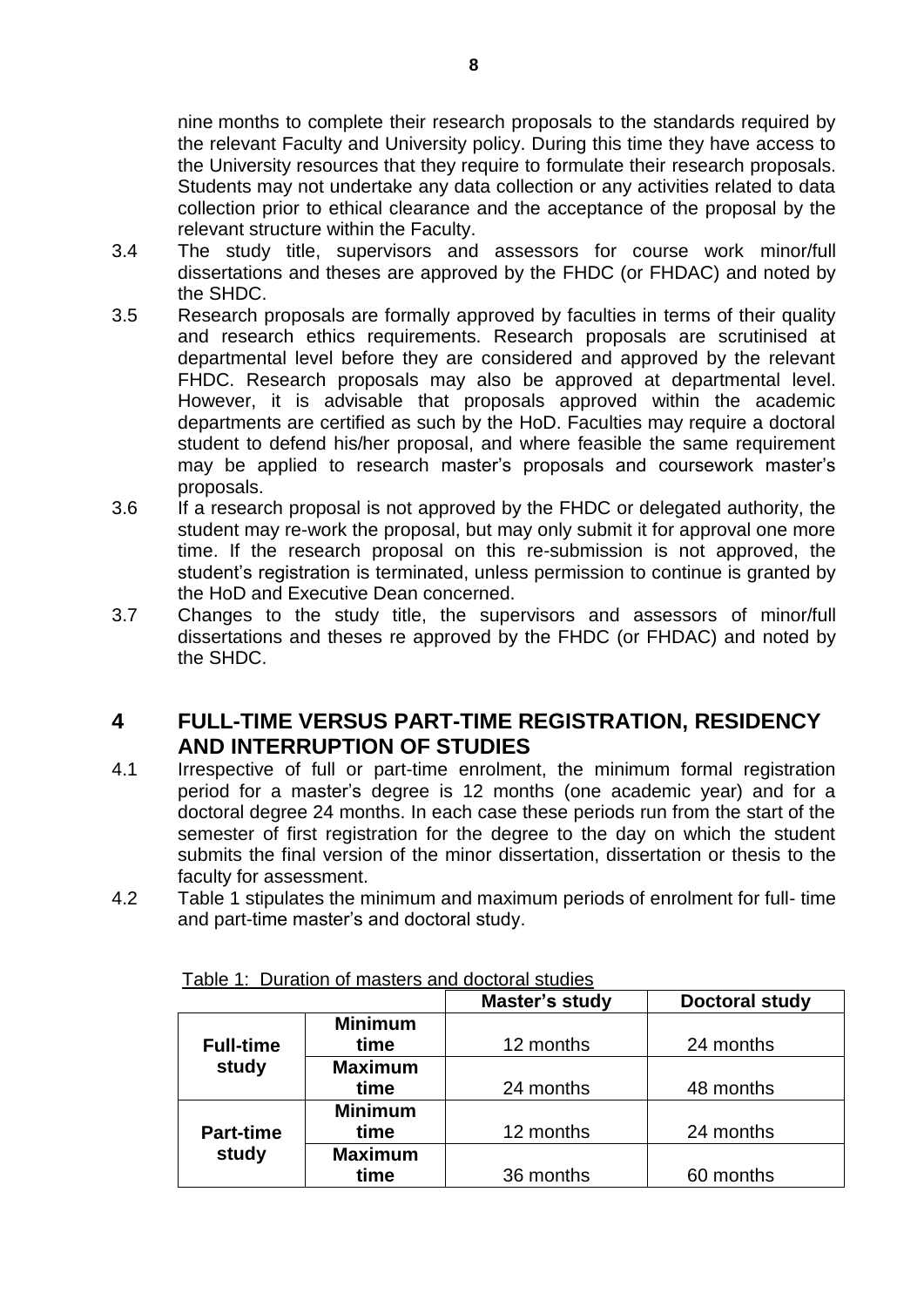- 4.3 Extensions to the periods stipulated above require a recommendation by the supervisor and HoD and approval by the FHDC and Executive Dean. Extensions will only be granted in exceptional circumstances and will in general be limited to 12 months for a master's study and 24 months for a doctoral study.
- 4.4 Where professional bodies stipulate periods of enrolment for degrees that differ from those outlined here, faculties may adjust formal enrolment periods accordingly; such adjustments shall be approved by Senate.
- 4.5 If medical or other acceptable reasons exist for putting a study in abeyance faculties (through their FHDCs) may grant such a request for a stipulated period of time, provided that the request by the student is supported by a medical certificate to this effect, as issued by a registered physician, or other applicable documentary proof to substantiate the request.

### <span id="page-8-0"></span>**5 ETHICS CLEARANCE**

- 5.1 Accountability for all research ethics reside in the UJ Senate.
- 5.2 Ethics matters attendant on higher degree research activities will be dealt with according to the *Code of Academic and Research Ethics*.
- 5.3 Approval by the faculty of any higher degrees proposal implies that the research will be undertaken in compliance with all applicable statutory and ethical guidelines, as defined in the faculty-specific regulations or academic information brochures and the *Code of Academic and Research Ethics*.
- 5.4 A unique ethics clearance number will be assigned to all research projects that have received ethical clearance.

### <span id="page-8-1"></span>**6 HEALTH AND SAFETY**

- 6.1 The supervisors of a research project are responsible for assessing whether or not a research project has health and safety implications in accordance with *Policy: Occupational Safety*
- 6.2 Supervisors should alert higher degree students to these matters, and should advise students on an on-going basis, particularly where laboratory work or fieldwork (involving perhaps contract fieldworkers or data gatherers) is involved.
- 6.3 If a project has significant health and safety implications, the supervisor should provide more formalised training or orientation to the student(s) to ensure compliance with UJ regulations and the conditions of any relevant insurance cover.

### <span id="page-8-2"></span>**7 INTELLECTUAL PROPERTY**

- 7.1 Guiding principles on intellectual property is situated in the *Policy on Intellectual Property*, and *Guidelines Authorship: Research Output***.**
- 7.2 The supervisors are responsible for monitoring all higher degree projects for potential inventions or other intellectual property implications, and disclosing such inventions or implications to the Executive Director for Research and Innovation.
- 7.3 Students who develop inventions or other forms of commercially valuable intellectual property are expected to disclose such inventions to their supervisors, in accordance with the *Policy on Intellectual Property*.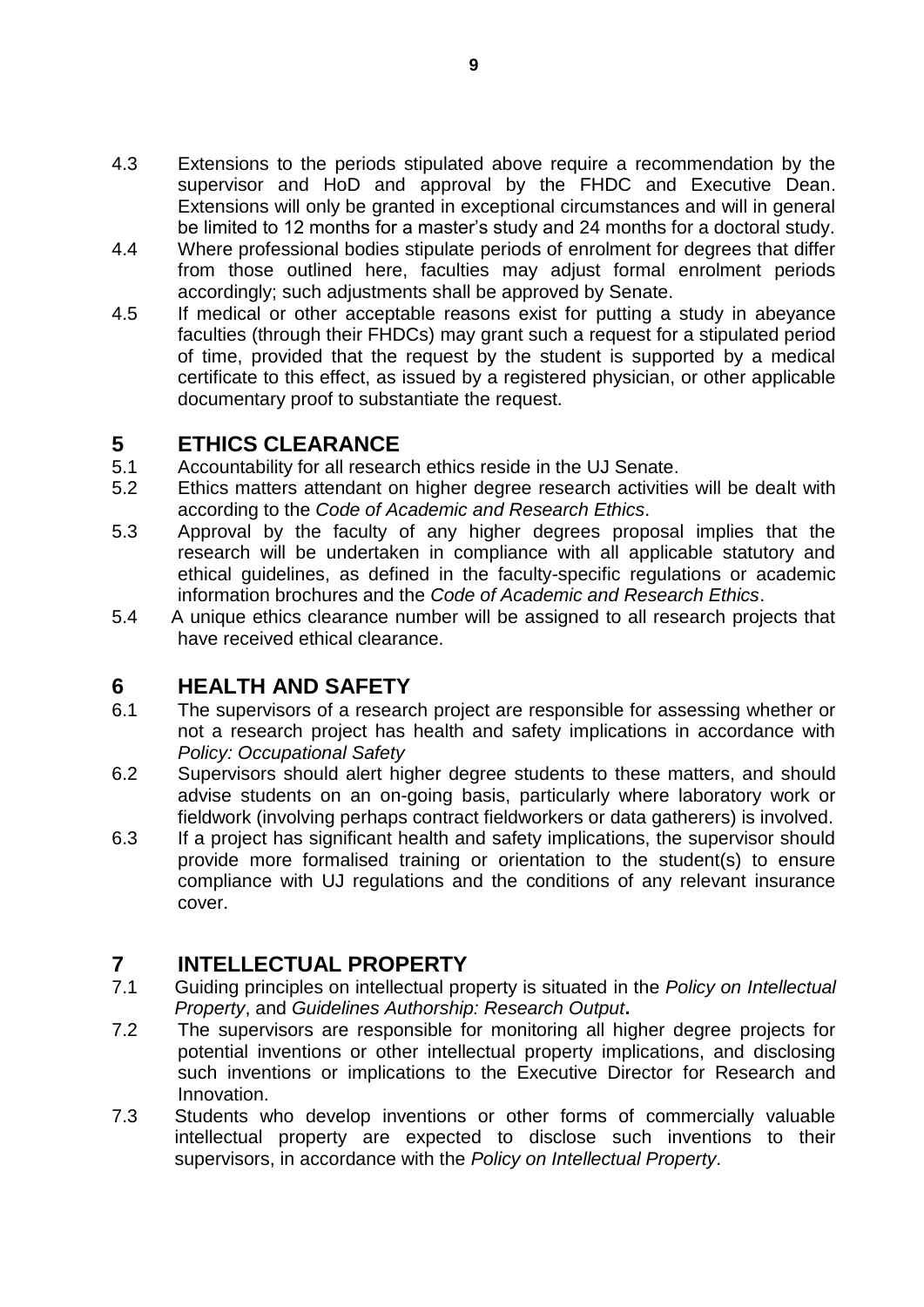## <span id="page-9-0"></span>**8 THE STUDY PHASE**

- 8.1 The supervisor enters into a formal Supervisor-Student Agreement with the student. Either the UJ Supervisor-Student Agreement or a faculty version of this Agreement (if it exists) may be used for this purpose. (Faculties may make additions to the standard Agreement but may not omit any part of it.)
- 8.2 The structures that provide support during supervision and that can be utilised by the higher degree student include:
	- 8.2.1 The supervisor, who has specific responsibilities towards the higher degree student as specified in the *Supervisor-Student Agreement*;
	- 8.2.2 The home department of the higher degree student, which may offer different kinds of support;
	- 8.2.3 The UJ Postgraduate School which provides a range of support in various aspects of research;
	- 8.2.4 The Postgraduate Writing Fellows located in the writing centres and across campuses, who provide support in academic writing;
	- 8.2.5 Higher degree retreats hosted by academic departments and faculties; and
	- 8.2.6 Statkon, which supports students in their quantitative analysis.
- 8.3 Students may obtain information on higher degree bursaries such as the availability of external and internal bursaries, bursary conditions and closing dates for application for the various bursaries from the Postgraduate School. Students can furthermore consult their supervisors, academic departments and faculties for information on bursaries. Higher degree students are generally expected to apply for external bursaries before they apply for UJ bursaries. Students may apply for UJ supervisor-linked bursaries. Information on the conditions of these bursaries is contained in the University's bursary brochure.
- 8.4 Supervisors keep a written record of their meetings and discussions with postgraduate students and submit a progress report to the faculty every six months from the date of first registration of the student on her/his progress. The progress report must be signed by both the supervisor and student. A copy of these reports is uploaded on the student's file on *Image Now*.

## <span id="page-9-1"></span>**9 CHANGE OF TITLE OF A DISSERTATION OR THESIS**

- 9.1 In cases where the scope of a higher degree study changes during the course of the research and the original title for the project is no longer apt, or an assessor proposes a change in the title, the supervisor and student must apply for a change in the project title.
- 9.2 Title changes for master's minor dissertations or dissertations need to be approved by the FHDAC or FHDC, and submitted to SHDC for notification.
- 9.3 Changes in titles for doctoral theses need to be approved by the FHDAC or FHDC, and submitted to SHDC for notification.
- 9.4 A change in title at any stage does not constitute valid grounds for the extension of registration or change to the residency period.
- 9.5 In all cases where the title of the study has changed the HFA must ensure that the NRF is notified of the particular change so that the NEXUS database can be updated.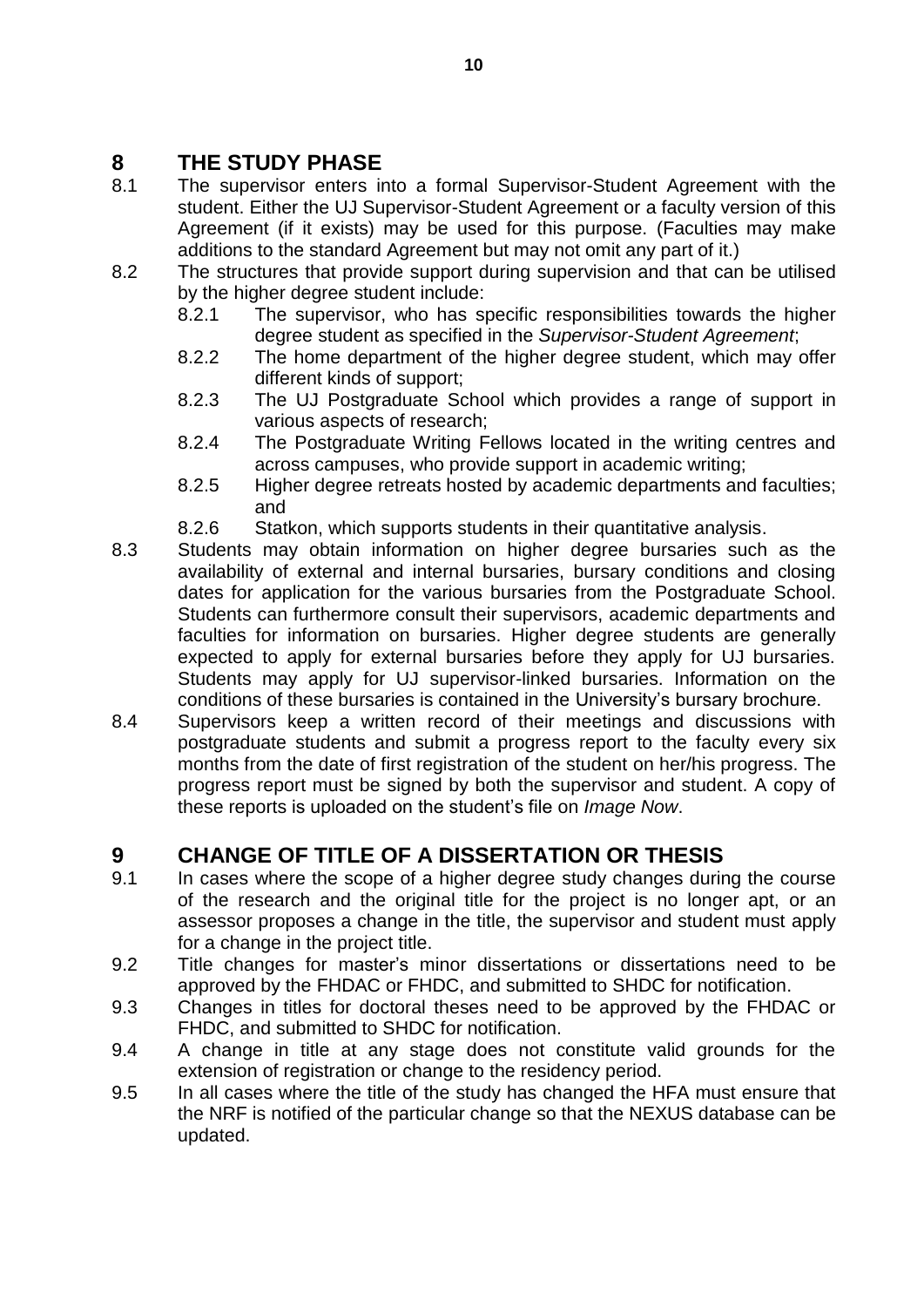### <span id="page-10-0"></span>**10 CONVERSION/TRANSFER IN REGISTRATION FROM A MASTER'S TO A DOCTORAL DEGREE**

- 10.1 In exceptional cases, where the scope and impact of a project originally registered for a master's programme prove to expand considerably beyond the initial expectation and where the project is expected to make a novel contribution to the body of knowledge in the discipline, the candidate – with the supervisor's and all co-supervisors' concurrence – may apply to have his/her registration converted/ transferred to a doctoral programme.
- 10.2 The decision to request a transfer may originate from discussions between the candidate and the supervisor, or from recommendations made by external assessors of a dissertation.
- 10.3 A transfer may be requested only on condition that at least one year of study has been completed after the first registration for the master's dissertation.
- 10.4 In order to motivate for such a transfer, the candidate and supervisor(s) each draft a substantive research report setting out the background to the study, the results achieved thus far, their status in the context of the existing literature, and put forward an argument for the transfer of registration to a doctoral degree. In addition, the candidate presents this report at a departmental seminar.
- 10.5 The criteria for a master's qualification as set out in faculty-specific guidelines must be fulfilled in both the written reports and the oral presentation.
- 10.6 The argument for upgrade, as presented in the candidate's written report and the oral presentation, and the supervisor's motivation, are considered by the FHDC and two external expert evaluators (appointed by consensus among the supervisor, the HoD, the FHDC chair and the Executive Dean of the faculty). This panel decides the merits of the application and refers the matter to the FHDC and Faculty Board.
- 10.7 The recommendations of the FHDC and Faculty Board are presented to the SHDC for consideration, before final consideration and approval by Senate.
- 10.8 If the above change of registration is approved, a candidate must subsequently have been registered for at least one year for the doctoral degree, in addition to the minimum of one-year registration for a master's degree required, before the doctoral degree may be awarded.
- 10.9 A candidate who changes registration from a master's degree to a doctoral degree will not be entitled to receive a master's degree if the doctoral thesis is failed.

### <span id="page-10-1"></span>**11 DISPUTE RESOLUTION DURING THE STUDY PERIOD**

- 11.1 In the event that a dispute arises between two or more of the parties involved in a particular postgraduate study, namely the student and one or more supervisors, and they are unable to resolve the dispute they should approach the HoD to step in. If the HoD is unable to resolve the dispute the Executive Dean of the faculty will take steps to resolve the dispute.
- 11.2 In the event of a dispute not being resolved, the case is referred by the Executive Dean to the SHDC for final consideration and steps to resolve the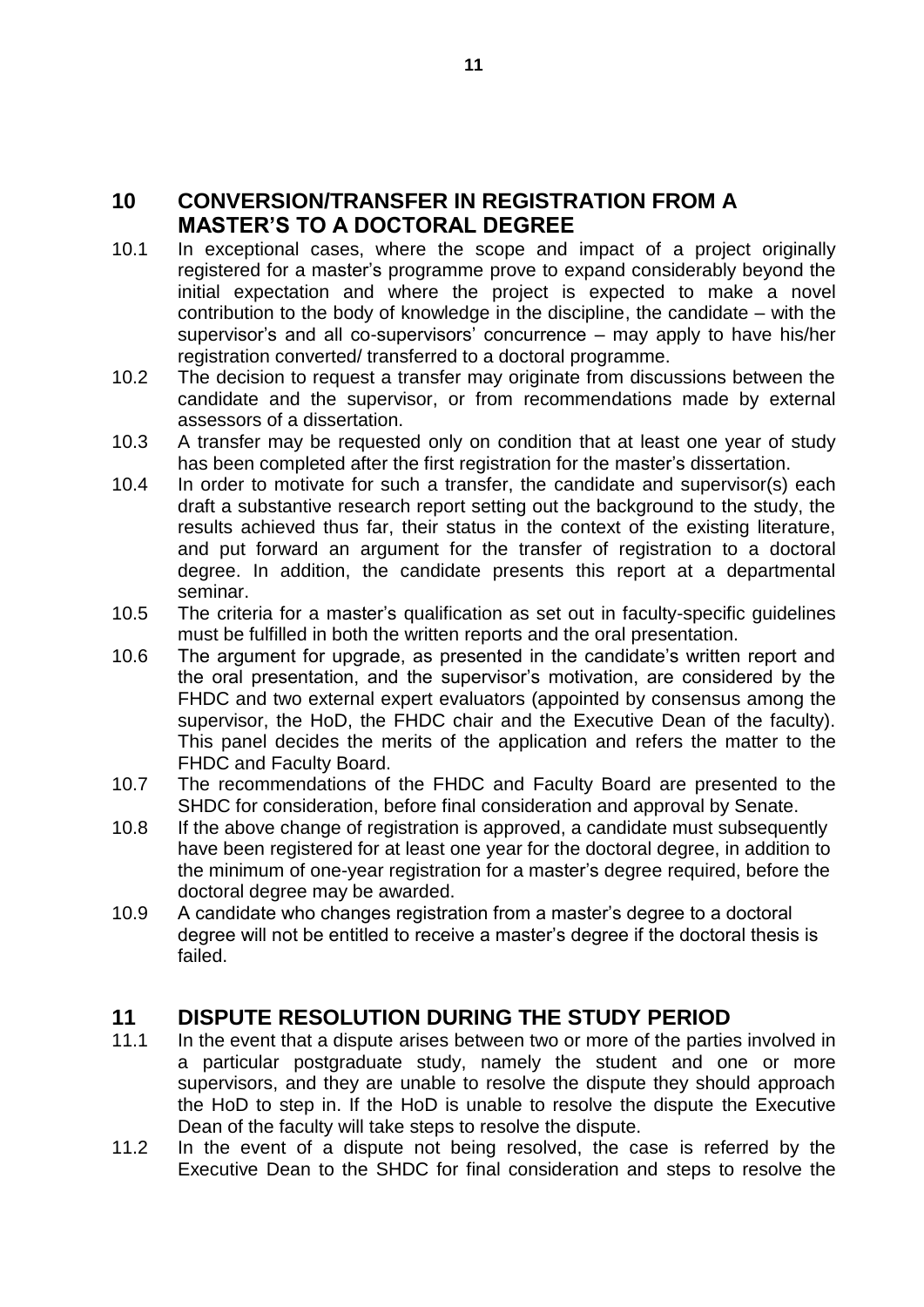matter.

## <span id="page-11-0"></span>**12 APPOINTMENT OF ASSESSORS**

- 12.1 As the student's studies near completion (and the assessors have not yet been appointed), the supervisor notifies the HFA (or the faculty officer responsible for higher degree studies) of the student's intention to submit at least four (4) months in advance in order to appoint the non-assessing chair where applicable and obtain approval for the proposed assessors so that they can be appointed timeously, which is a prerequisite for the assessment process to commence.
- 12.2 The supervisor and HoD agree on at least two assessors for a master's study and at least three for a doctoral study to be proposed to the FHDC (or FHDAC). These assessors' (together with updated CVs) are submitted to the FHDC/FHDAC for approval and to the SHDC for noting.
	- 12.2.1 For a minor dissertation at least two assessors, both holding at least a master's degree in the particular discipline or cognate discipline, must be appointed, at least one of whom must be external to the University. No external or internal assessor should have had prior involvement with the study (which might compromise his/her objectivity when assessing the minor dissertation).
	- 12.2.2 For a research dissertation at least two assessors must be appointed, one of whom must have a doctoral qualification while the other may have as highest academic qualification a master's degree. These assessors must be external to the University, and must not have had prior involvement with the study which might compromise their objectivity when assessing the dissertation. In exceptional circumstances only, a Faculty may motivate to the SHDC that consideration be given to the appointment of an assessor from within the University, but this person may not be the supervisor or cosupervisor of the dissertation.
	- 12.2.3 For a doctoral thesis at least three assessors should be appointed. All assessors must hold a doctoral degree and be external to the University. They must also not have had prior involvement with the project which might compromise their objectivity when assessing the thesis. Efforts should be made to identify at least one assessor from outside South Africa.
	- 12.2.4 All assessors must have an appropriate academic profile, experience and stature.
- 12.3 Departments are required to write a motivation for the appointment of a doctoral assessor without a doctoral qualification. This motivation and the assessor's CV will be presented at the FHDC (or FHDAC) for approval.
- 12.4 Departments are required to write a motivation for the appointment of an assessor not attached to a higher education institution. This motivation must be submitted together with the assessor's full CV to the FHDC or (FHDAC) for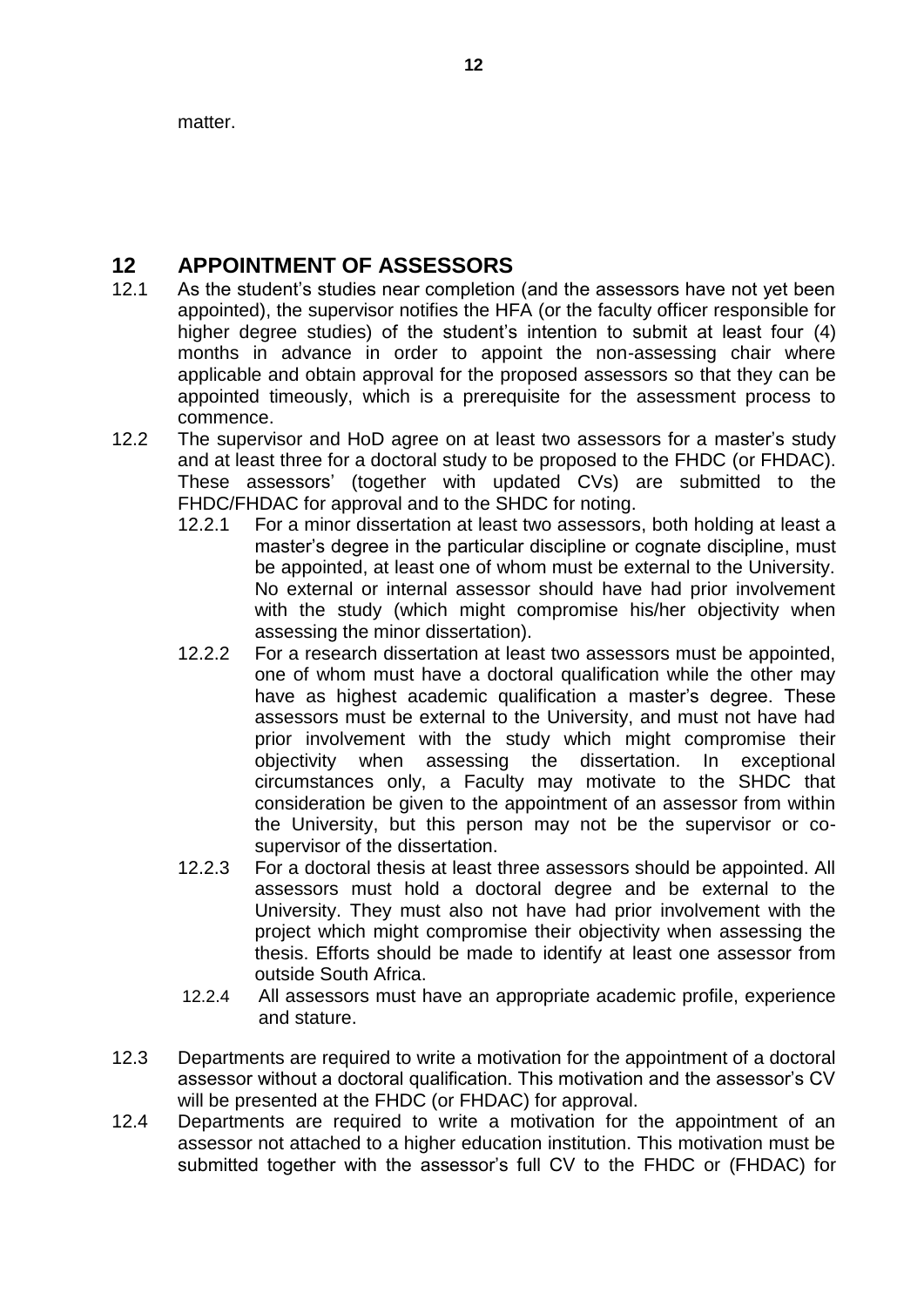approval.

- 12.5 Supervisors and co-supervisors may not be appointed as assessors.
- 12.6 Any person who may reasonably be expected to lack sufficient objectivity in the assessment of a minor dissertation, dissertation or thesis is excluded from acting as an assessor; this includes, for example, relatives or dependants of degree candidates, persons over whom any of the supervisors could exert undue influence, even by default, any person who has been involved in the study or who assisted the student in any way, etc.
- 12.7 No full-time permanent employee of UJ may act as an external assessor for UJ postgraduate students.
- 12.8 Distinguished Visiting Professors, Visiting Professors and Research Associates may be appointed as external assessors for UJ postgraduate students, provided that they are not disqualified from acting as assessors in terms of paragraph 12.6 and the other considerations specified in the policy.

#### <span id="page-12-0"></span>**13 SUBMISSION OF MINOR DISSERTATION, DISSERTATION OR THESIS TO THE FACULTY FOR ASSESSMENT**

- 13.1 Faculties decide and communicate to students as to where the assessment copies are handed in and where the assessment reports are received before dissemination to the supervisor(s).
- 13.2 Faculties should take the necessary steps to check that plagiarism does not occur in higher degrees. One measure, as indicated in 13.12, is that a student has to submit a report generated by commercial software programmes (such as Turnitin) along with the documentation submitted to the faculty for assessment purposes. The student remains responsible to ensure that plagiarism does not occur. The *Policy: Student Plagiarism* applies*.*
- 13.3 No minor dissertation, dissertation or thesis may be submitted for final assessment without the express permission of the supervisor. Where the supervisor decides to withhold permission, due processes must be followed.
- 13.4 No supervisor shall unreasonably withhold permission for the submission of the minor dissertation, dissertation or thesis for assessment.
- 13.5 Where a dispute arises between the supervisor(s) and student about the submission of the minor dissertation, dissertation or thesis for assessment, the student has the right to approach the HoD and Executive Dean with a written submission motivating why the minor dissertation, dissertation or thesis is considered ready to be assessed. The Executive Dean will make a decision in consultation with the HoD and FHDC. The decision of the Executive Dean is reported to the SHDC.
- 13.6 Rules and regulations pertaining to the presentation, format, and layout of minor dissertations, dissertations and theses that are to be submitted for assessment are stipulated in the Faculty Rules and Regulations.
- 13.7 The submission of the minor dissertation, dissertation or thesis should be in accordance with the final submission dates per semester as contained in the University's Year Programme to ensure timely completion of the assessment process. Late submission could imply the renewal of a registration and/or not graduating on time. However, even if a minor dissertation, dissertation or thesis is submitted timeously, the University can offer no guarantee that all external assessors will complete their assessment in time for the next graduation ceremony.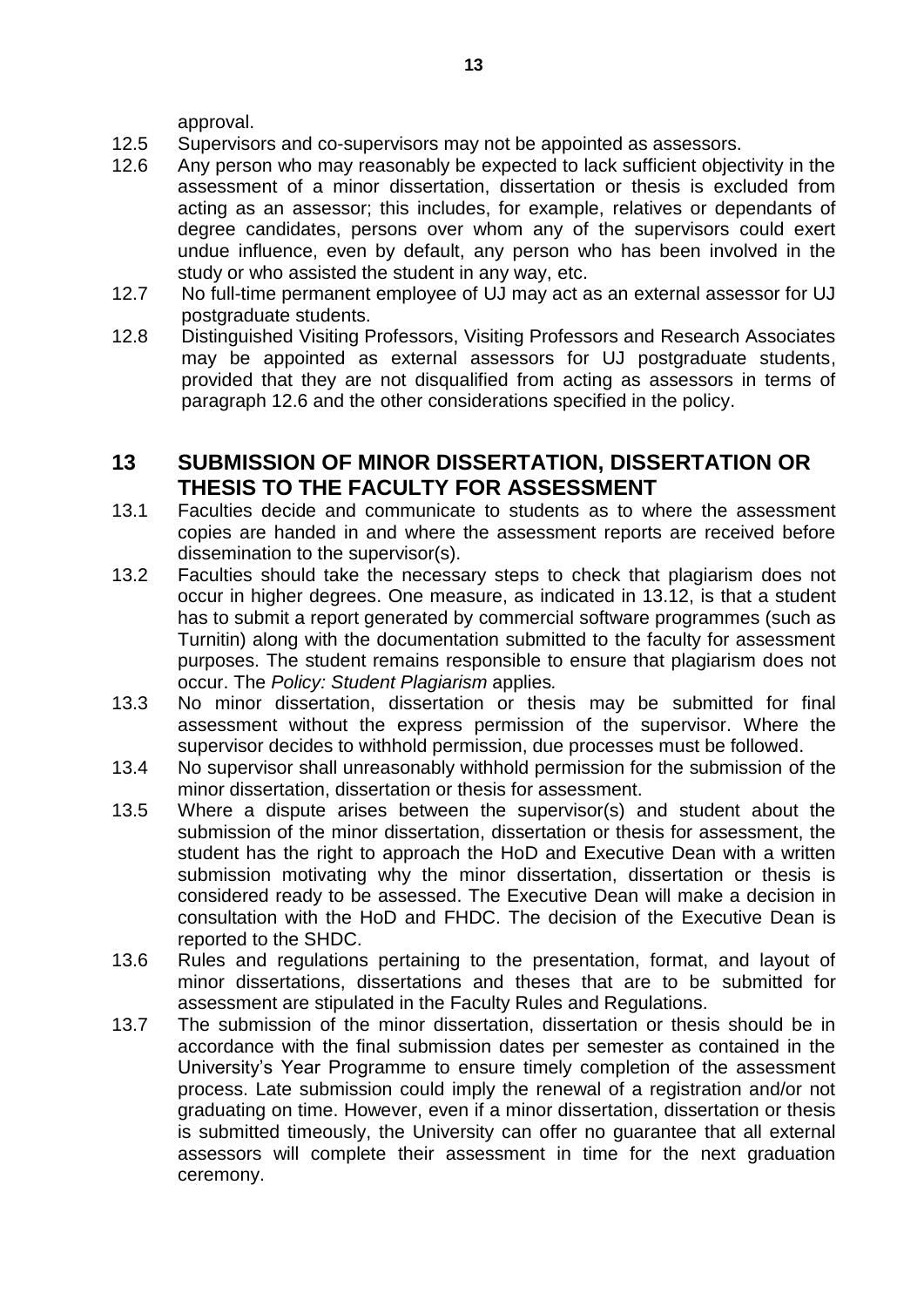- 13.8 In accordance with faculty-specific requirements, the number of printed, provisionally bound copies of a candidate's minor dissertation, dissertation or thesis that must be submitted to the HFA must at least correspond to the number of supervisors and assessors appointed for the particular study.
- 13.9 An abstract in English of no more than 500 words, describing the problem statement, the most important methods followed and the most important results obtained, must appear in the front of every minor dissertation, dissertation or thesis.
- 13.10 The candidate is responsible for ensuring that the minor dissertation, dissertation or thesis is of the required technical and language quality required by the supervisor(s) before submission.
- 13.11 The printing of the copies of the minor dissertation, dissertation or thesis must be of a high quality, on high-quality paper. The printing must be clearly legible and should be easily reproducible.
- 13.12 The candidate has to submit the following to the faculty office for assessment purposes:
	- 13.12.1 Copies of the (minor) dissertation or thesis as a pdf document. If required by the faculty or department, ring-bound copies equal to the number of assessors and supervisors should also be submitted.
	- 13.12.2 Permission to Submit for Assessment Form signed by the candidate, supervisor(s), HoD (and where applicable the non-assessing chair);
	- 13.12.3 Affidavit confirming that the work is the candidate's own and that all sources used have been duly acknowledged and that the study has not been submitted to another institution as part of the requirements for a formal degree (if the affidavit is not already included as part of the (minor) dissertation or thesis);
	- 13.12.4 An electronic copy of the study in PDF format on CD or DVD;
	- 13.12.5 A Turnitin (or similar) report.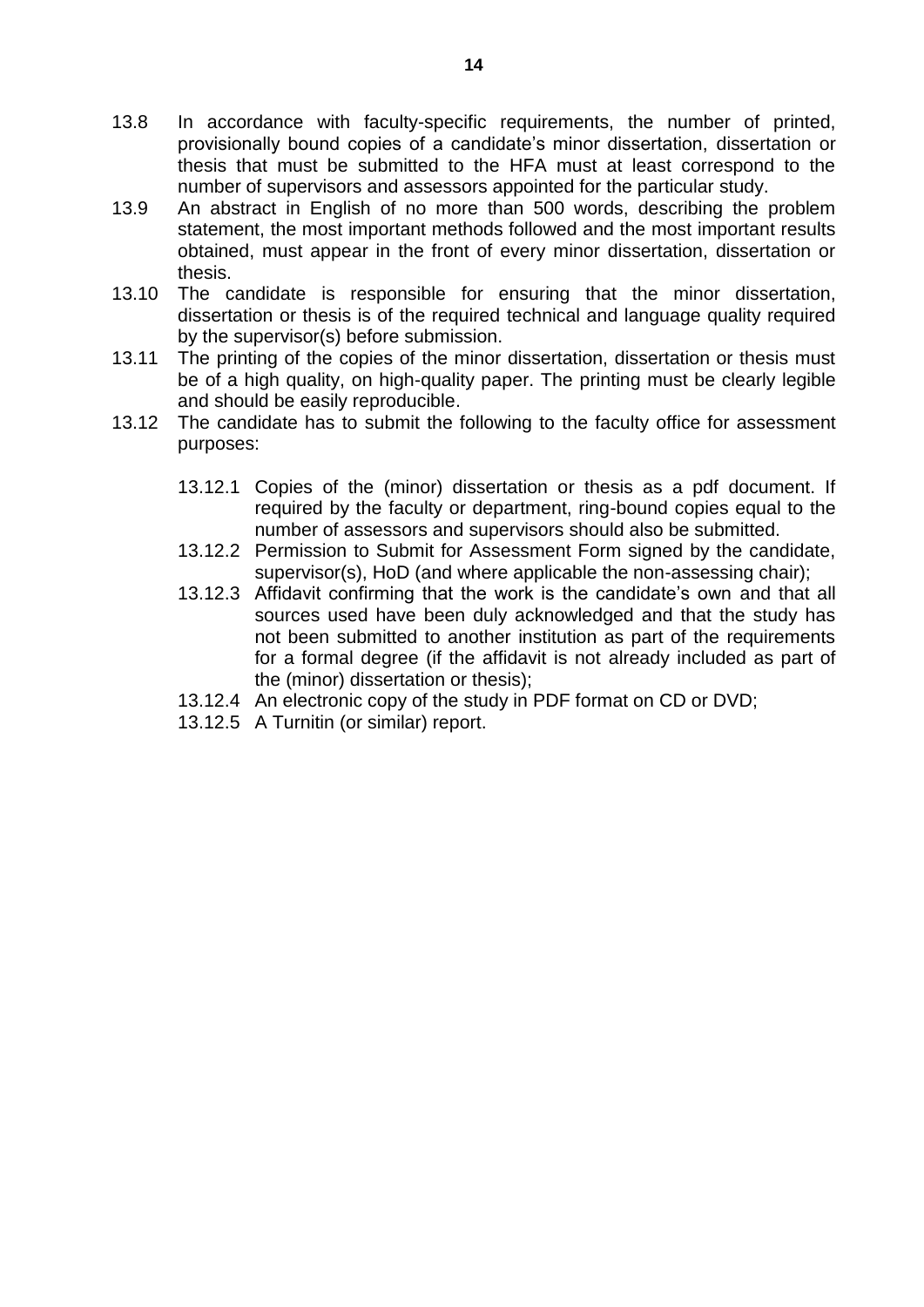#### <span id="page-14-0"></span>**14 DISSEMINATION OF DOCUMENTS TO ASSESSORS AND SUPERVISOR(S)**

- 14.1 When the minor dissertation, dissertation or thesis and the other relevant documentation have been submitted to the HFA or faculty office, the assessment documentation is sent to the assessors (and supervisor(s)). Assessors are granted six (6) weeks to assess the higher degree study and to return the completed assessment form, narrative report (and dissertation or thesis if he/she has indicated minor corrections in the manuscript) and the completed *Temporary Appointment and Claim forms* to the faculty office.
- 14.2 When a minor dissertation, dissertation or thesis is sent to the assessor it must be accompanied by a cover letter from the faculty, the assessment guidelines stipulating the requirements for the particular qualification (specifying inter alia the aspects the assessor is expected to report on in the case of a minor dissertation, dissertation or thesis) and a copy of the assessor's report form. The cover letter must contain the following sentence:

**"Please note that no inference as to the result expected by the University or supervisor can or should be drawn from the fact that a minor dissertation, dissertation or thesis, is submitted to an assessor for assessment, as submission for assessment may occur with or without the permission of a supervisor."**

- 14.3 The HFA or faculty officer responsible for higher degree studies has to ensure that the assessors' reports are received timeously, and, if not, the responsible faculty office staff member must follow up on these reports.
- 14.4 Supervisor(s) submit a supervisor's report to the HFA or faculty officer responsible for higher degree studies which contextualises the supervision process and highlights the achievements and shortcomings and must be submitted to the faculty office before or at the same time that the assessors' reports are submitted. This report serves along with all other documents at the FHDAC/FHDC and SHDC meetings.

### <span id="page-14-1"></span>**15 POSSIBLE OUTCOMES RECOMMENDED BY THE INDIVIDUAL ASSESSORS**

- 15.1 There are five possible responses from an assessor of a minor dissertation or dissertation, namely:
	- 15.1.1 He/she may approve the dissertation with no corrections to be made, and award a mark above 50%.
	- 15.1.2 He/she may provisionally approve the dissertation with minor corrections to be done to the satisfaction of the supervisor and award a mark above 50%.
	- 15.1.3 He/she may recommend substantial amendments to the dissertation without awarding a mark in the light of deficiencies identified in her/his narrative report and advise that the revised version be submitted to her/him for reassessment acknowledging the fact that her/his final mark will be capped at 50%.
	- 15.1.4 He/she may reject the dissertation, awarding a mark reflecting a fail (less than 50%) in which case no reassessment is recommended or considered.
	- 15.1.5 He/she may recommend an excellent dissertation for transfer from a masters to a doctoral registration.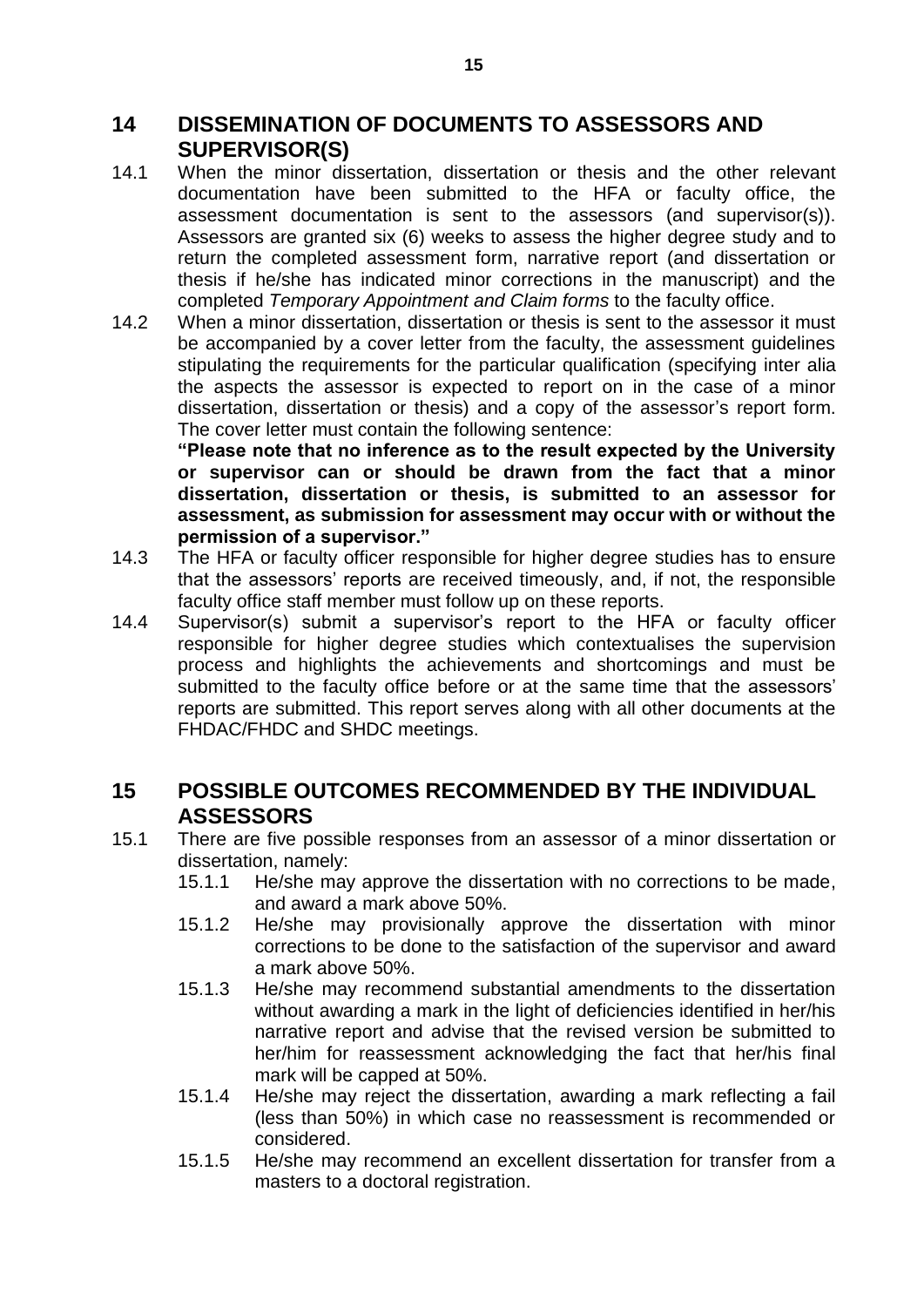- 15.2 There are four possible responses from an assessor of a thesis, namely:
	- 15.2.1 He/she may approve the thesis without any corrections or amendments.
	- 15.2.2 He/she may approve the thesis provisionally but the candidate has to make non-substantive corrections and improvements to the thesis to the satisfaction of the supervisor.
	- 15.2.3 He/she may recommend substantial amendments to the thesis in the light of deficiencies identified in her/his narrative report and propose that the revised version be submitted to her/him for reassessment.
	- 15.2.4 He/she may reject the thesis, in which case no reassessment is recommended or considered.

#### <span id="page-15-0"></span>**16 MANAGING AND PROCESSING THE ASSESSMENT RESULTS IN THE FACULTY**

- 16.1 The standard process for managing and integrating assessment results is provided for in tables 3 to 5 below. Faculties engage with assessors separately and independently during the assessment process unless they elect the option to seek a joint recommendation from assessors when there are conflicting results, as indicated in tables 4 and 5 below. Faculties may however, choose to incorporate the seeking of a joint recommendation as a standard step into their processes, regardless of whether there may be conflicting assessment results or not.
- 16.2 In seeking a joint recommendation from assessors, either as a standard step in the assessment process or as an option when there are conflicting assessment results, a faculty (through its non-assessing chair (NAC)) circulates the individual assessment reports to all assessors and facilitates a discussion via email, telephone, video call, or in-person meetings. This process may involve an oral defence of the dissertation/thesis by the candidate, provided that all assessors and the NAC are present or copied in all parts of the deliberations. Faculties wishing to incorporate an oral defence should arrive at faculty-specific or discipline-specific guidelines, approved by the relevant Faculty Board and Senate.
- 16.3 Where a joint recommendation **is** arrived at, a Joint Report authored by the NAC and approved by all assessors is submitted to the FHDC, along with all the independent assessors' reports. Significant differences between the individual and joint reports need to be explained in the joint report.
- 16.4 Where a joint recommendation is **not** arrived at, the NAC provides a report indicating the reasons. The NAC may recommend a particular course of action for the FHDC to consider. The FHDC will have regard to the various courses of action set out in 16.12 below and to the standard resolutions indicated in 16.15.
- 16.5 Where a joint recommendation is not arrived at, if one or more assessors provide a well-motivated argument for the revision and resubmission of the work submitted for assessment, the default position is to do such revisions. In all instances of corrections and revisions the supervisor(s) (and where applicable the non-assessing chair) oversees the process and certifies in writing that all corrections requested by the assessors have been addressed before the student resubmits the corrected version of the study to the faculty office.
- 16.6 Where a joint recommendation is not arrived at, if two (or more) of the assessors for a master's dissertation fail the study it constitutes a fail.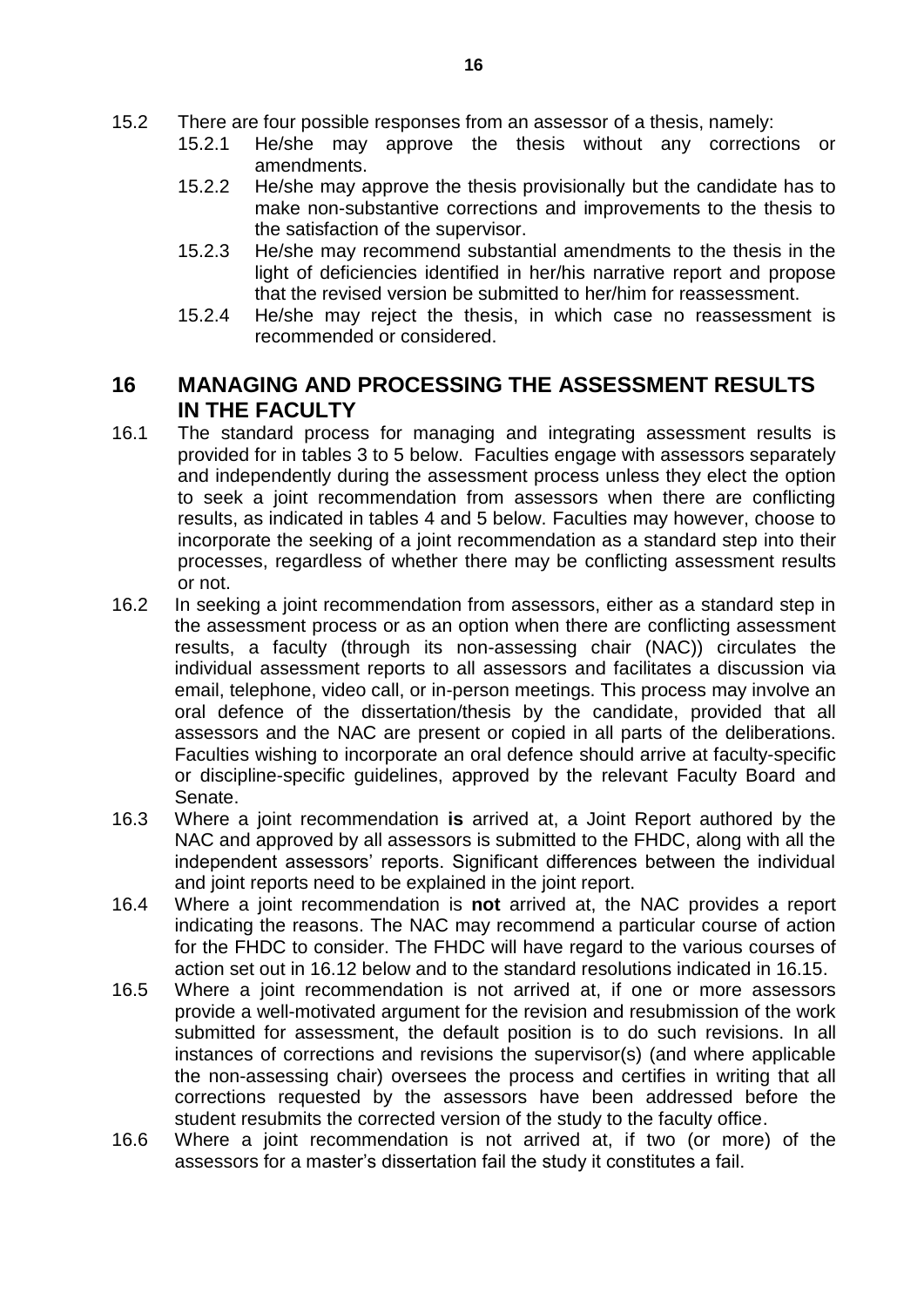- 16.7 In the finalisation of the assessment of a master's study the FHDAC/FHDC is not obliged to award a simple aggregate of the assessors' marks if there is a discrepancy of 15% or more between the marks allocated by individual assessors, or if one assessor recommends a distinction mark and the other allocates a mark lower than a distinction. In this case the FHDAC/FHDC must deal with the conflicting results as identified in table 4.
- 16.8 In the case where minor corrections are required, a candidate is granted a maximum period of three months to do the corrections to the satisfaction of the supervisor.
- 16.9 In the case where substantial changes and resubmission for re-assessment are required, a candidate is granted a maximum of six months to do the corrections and to resubmit the minor dissertation, dissertation or thesis to the assessor(s) who requested a resubmission. The mark of the assessor(s) who proposed a resubmission will be capped at 50% in the case of a (minor) dissertation.
- 16.10 A student who has failed a research master's or a doctoral degree will need to reapply for the particular degree and register a new topic if they wish to reattempt the degree. A failed master's dissertation or doctoral thesis may not be resubmitted for examination.
- 16.11 In the case of a coursework master's: A student who has failed the minor dissertation, but has passed the coursework modules, the FHDC, on recommendation of the supervisor and Head of the Department, may approve that the candidate repeats the minor dissertation module on a newly defined study field, to be submitted and approved as per the processes stipulated for first time submission and approval of study fields. Repeating the minor dissertation is subject to:
	- 1) Overall performance in the coursework modules;
	- 2) Completing the minor dissertation in the allowed maximum period for a master's qualification, i.e. 24 months in the case of a full time student and 36 months in the case of a part time student. In exceptional circumstances, another 12 months may be granted to complete the study.
- 16.12 In order to be awarded a master's degree with distinction a student must:
- 16.12.1Complete a master's qualification within three years
- 16.12.2Students for a master's qualification by dissertation must achieve a final mark of at least 75% for the dissertation.
- 16.12.3Students for a master's qualification by coursework must achieve an average final mark for the qualification of at least 75% calculated by weighting the average final marks for all the coursework modules and the final mark for the minor dissertation in accordance with the credit values allocated to all the coursework modules and the minor dissertation respectively (for example, if the credit value of the minor dissertation represents 40% of the total credit value of the qualification, the average final mark for the qualification will be weighted in the proportion of 40 for the minor dissertation and 60 for all the coursework modules).
- 16.12.4A student must never have failed a module as a first attempt in the relevant programme.
- 16.12.5A student must have obtained a minimum mark of 65% in every prescribed module at NQF level 9 for Master's Degrees and, in the case of a master's qualification by coursework, in the minor dissertation as well.
- 16.13 Should the assessment result have been problematic, with assessors that made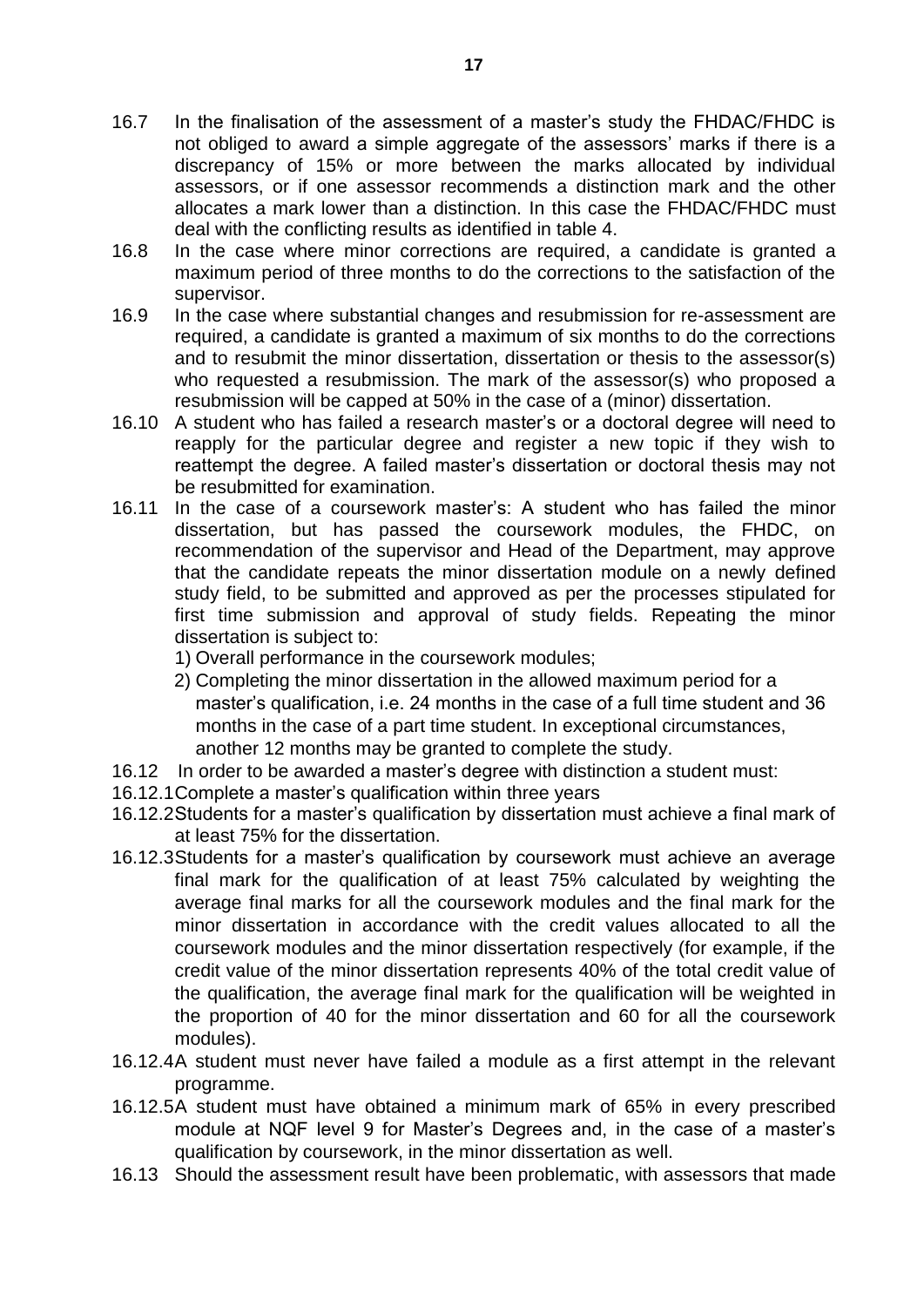conflicting recommendations as to the awarding or not of the degree, or as to the merit of the minor dissertation, dissertation or thesis, the FHDAC or FHDC should take steps to resolve the impasse. The resolution of the conflicting recommendations could involve one or more of the following steps:

- 16.13.1Request additional information from the supervisors and/or assessors;
- 16.13.2Recommend further engagement with the assessors to reach a joint recommendation;
- 16.13.3Appoint a knowledgeable external expert to advise the FHDAC/FHDC;
- 16.13.4Appoint an additional assessor to assess the minor dissertation, dissertation or thesis independently, his/her report hopefully allowing the resolution of the impasse; or
- 16.13.5Identify an independent arbiter to consider all the documentation pertaining to the assessment of the study (including the individual assessors', supervisor's and any other reports) in order to make a final recommendation to the FHDAC and/or FHDC.
- 16.14 It should be borne in mind that submission to a further external assessor still permits the Faculty and SHDC to make a final decision concerning the end result, whereas submission to an arbiter mobilises all the understandings and conventions surrounding arbitrage and obliges the SHDC to accept the recommendation of the arbiter.
- 16.15 The SHDC may make further recommendations to resolve conflicting assessment results, on an ad hoc basis, depending on the merits of the individual case (except in the case of an arbiter's recommendation).
- 16.16 Guidelines for faculty responses in terms of the handling of non-conflicting and conflicting assessment results are provided in the tables 2 to 5 below.
- 16.17 All assessments in the category of 'standard integration of non-conflicting assessment results' are reviewed and finalised by the Faculty. When there are significant discrepancies between the results of the assessors or where one or more assessors recommend revision and reassessment, results cannot be immediately finalised.
- 16.18 An allegation of plagiarism will be dealt with in accordance with the *Policy: Student Plagiarism*.
- 16.19 If two or more of the assessors for a doctoral thesis recommend a fail, the assessment outcome constitutes a fail.
- 16.20 A candidate who has failed a (minor) dissertation or thesis may not again be assessed on the same subject matter.
- 16.21 When a minor dissertation, dissertation or thesis is failed, supervisors must provide details explaining why the study was allowed to be submitted for assessment.
- 16.22 When a dissertation is failed a proposal on a different project should be submitted should the student wish to reregister and the faculty is willing to accept the reregistration.
- 16.23 Under no circumstances may supervisors or students contact assessors before finalisation of the assessment outcome.
- 16.24 The assessment outcome may be revealed to the candidate only once the assessment results have been approved or ratified by the SHDC.
- 16.25 An assessor's name may be revealed to a student only after the assessment process has been finalised, provided that the particular assessor has given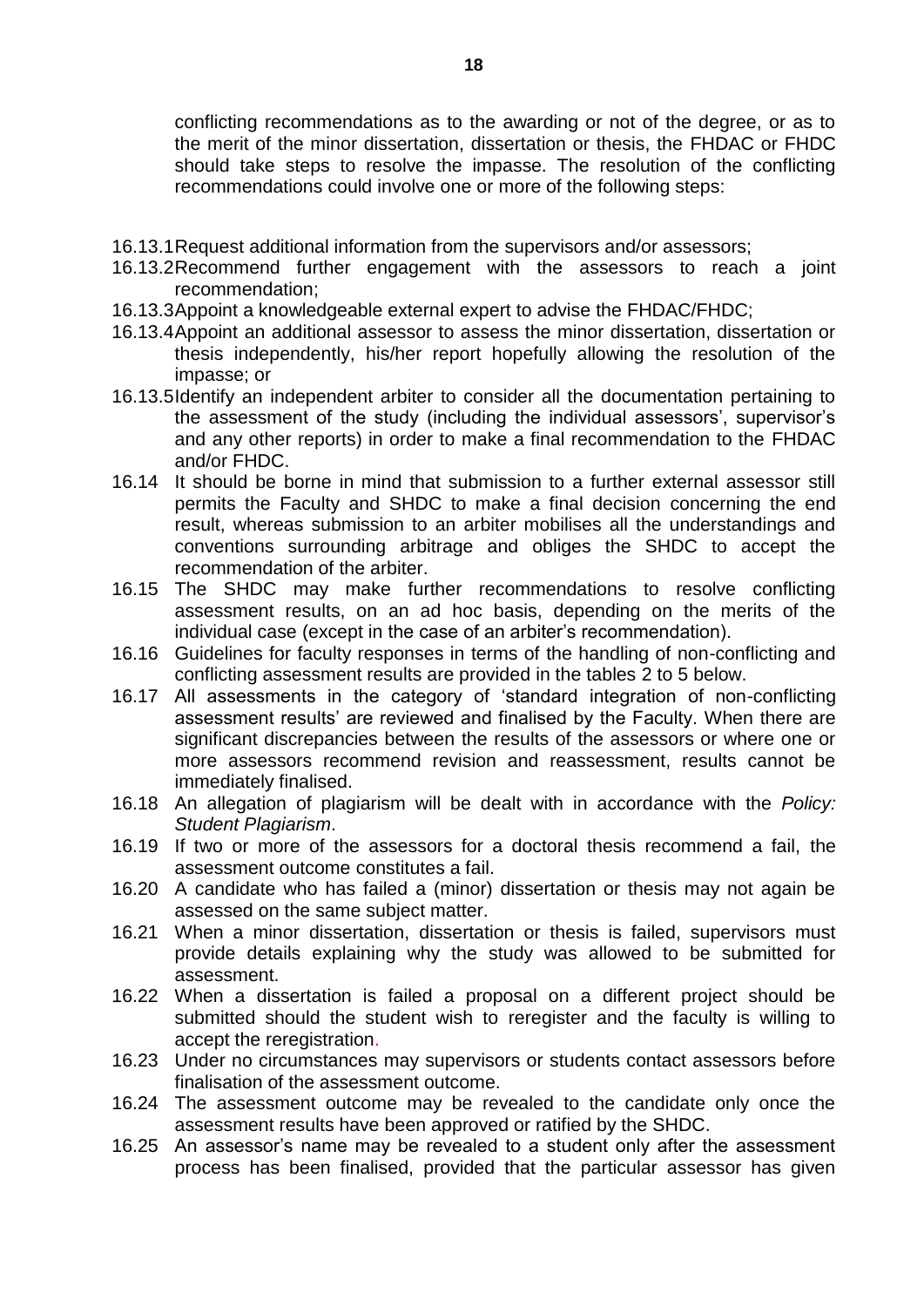consent that her/his identity may be revealed to the student.

| Table 2: | Guidelines for the standard integration of non-conflicting results for |
|----------|------------------------------------------------------------------------|
|          | master's minor dissertations and dissertations                         |

| (Minor) Dissertation Results proposed by assessors                                                                                                                                                                                                                          | <b>Faculty Response</b>                                          |
|-----------------------------------------------------------------------------------------------------------------------------------------------------------------------------------------------------------------------------------------------------------------------------|------------------------------------------------------------------|
| All the assessors recommend a mark between 50% and<br>74%, not exceeding a difference of 15%, with or without<br>minor corrections.                                                                                                                                         | Average the marks<br>to determine the<br>final mark.             |
| All the assessors recommend a mark below 50% (i.e. a<br>fail).                                                                                                                                                                                                              | The consensus<br>carries and the<br>student fails.               |
| All the assessors recommend a distinction mark of 75% or<br>higher.                                                                                                                                                                                                         | Average the marks.<br><b>Student passes</b><br>with distinction. |
| One assessor recommends a distinction mark while the<br>other assessor recommends a mark between 50% and<br>74%, but does not oppose the awarding of a distinction,<br>the marks do not differ by more than 15%, and the<br>average of the two marks is a distinction mark. | Average the marks.<br>The student<br>passes with<br>distinction. |
| One assessor recommends a distinction mark while the<br>other assessor recommends a mark between 50% and<br>74%, the marks do not differ by more than 15%, and the<br>average of the two marks is not a distinction mark.                                                   | Average the marks.                                               |
| The final mark for the (minor) dissertation is 73% or 74%<br>and no assessor objects to a distinction mark.                                                                                                                                                                 | Adjust the final<br>mark to a<br>distinction mark of<br>75%.     |
| The final mark for the (minor) dissertation is 73% or 74%<br>and one or more assessors object to a distinction.                                                                                                                                                             | The final mark is<br>not adjusted.                               |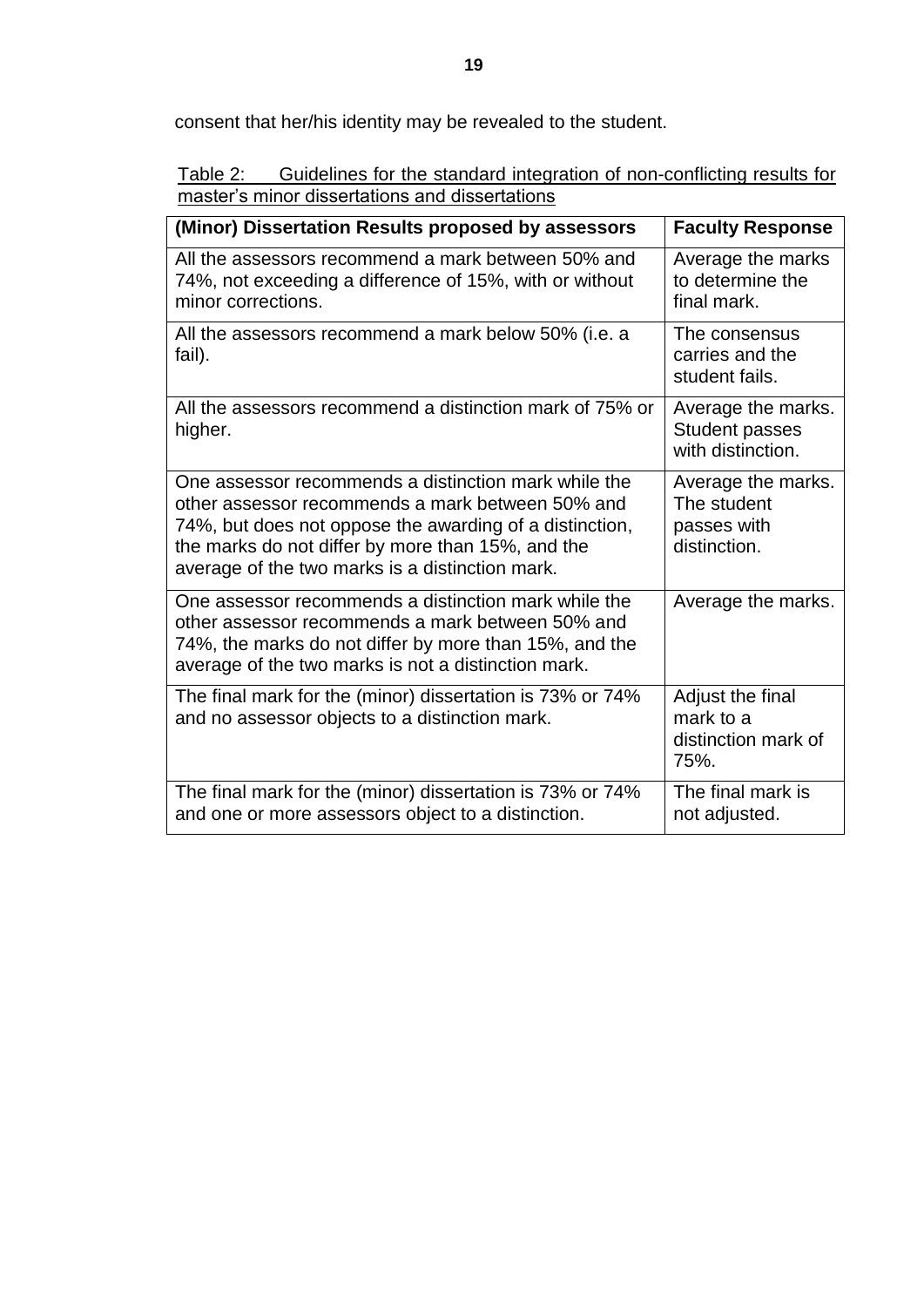Table 3: Guidelines for the standard integration of non-conflicting results for doctoral theses

| <b>Thesis Results proposed by</b><br>assessors                                                   | <b>Faculty Response</b>                                              |
|--------------------------------------------------------------------------------------------------|----------------------------------------------------------------------|
| All the assessors recommend awarding<br>the qualification, with or without minor<br>corrections. | Recommend the awarding of the<br>qualification.                      |
| Two or more assessors recommend the<br>failure of the thesis.                                    | Recommend that the majority<br>result carries and the student fails. |

Table 4: Guidelines for standard handling of conflicting results for master's minor dissertations and dissertations

| (Minor) Dissertation<br><b>Results proposed by</b><br>assessors                                                            | <b>Faculty Response</b>                                                                                                                                                                                                                                                                                                                                                                                                         |
|----------------------------------------------------------------------------------------------------------------------------|---------------------------------------------------------------------------------------------------------------------------------------------------------------------------------------------------------------------------------------------------------------------------------------------------------------------------------------------------------------------------------------------------------------------------------|
| All the assessors<br>recommend a mark<br>between $50\%$ and $74\%$ .<br>but the mark allocation<br>differs by 15% or more. | Facilitate further discussion between the<br>$\bullet$<br>assessors to arrive at a joint<br>recommendation.<br>Appoint an expert advisor. Consider the<br>expert advisor's recommendation and<br>recommend an appropriate mark.<br>Appoint an additional assessor. Average the<br>third assessor's mark with the mark of the<br>original assessor that is closest to that of the<br>third assessor to determine the final mark. |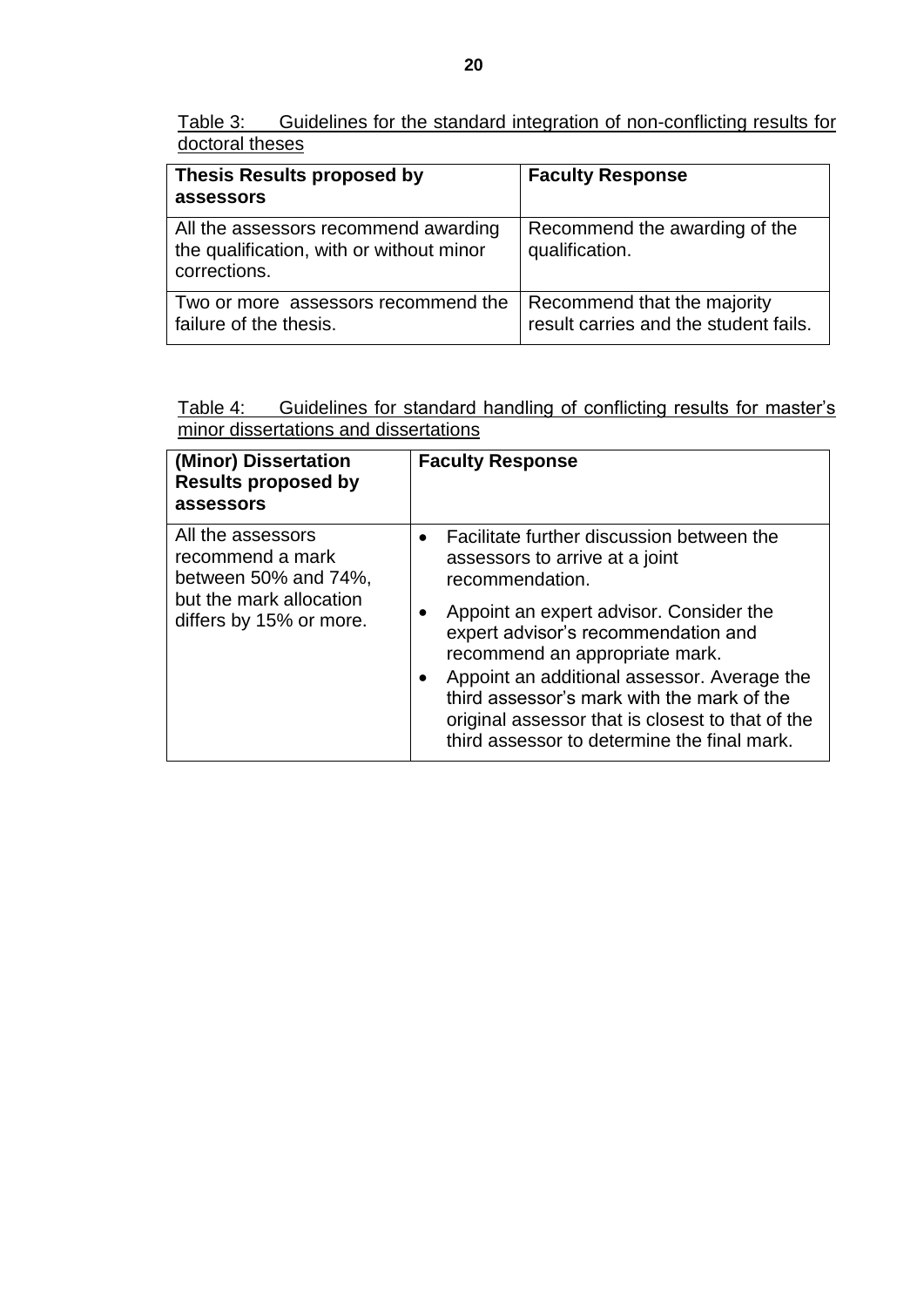| (Minor) Dissertation<br><b>Results proposed by</b><br>assessors                                                                                                                                                                         | <b>Faculty Response</b>                                                                                                                                                                                                                                                                                                                                                                                                                                                                                                                     |  |  |
|-----------------------------------------------------------------------------------------------------------------------------------------------------------------------------------------------------------------------------------------|---------------------------------------------------------------------------------------------------------------------------------------------------------------------------------------------------------------------------------------------------------------------------------------------------------------------------------------------------------------------------------------------------------------------------------------------------------------------------------------------------------------------------------------------|--|--|
| One assessor<br>recommends the failure of<br>the (minor) dissertation,                                                                                                                                                                  | Facilitate further discussion between the<br>$\bullet$<br>assessors to arrive at a joint<br>recommendation.                                                                                                                                                                                                                                                                                                                                                                                                                                 |  |  |
| while the other<br>recommends a distinction,                                                                                                                                                                                            | Appoint a third assessor:<br>$\bullet$                                                                                                                                                                                                                                                                                                                                                                                                                                                                                                      |  |  |
| pass mark or revision and<br>reassessment.                                                                                                                                                                                              | If the third assessor recommends a pass,<br>the two pass marks are averaged.<br>If the third assessor recommends a fail,<br>the (minor) dissertation fails.<br>If the third assessor recommends a major<br>$\bullet$<br>revision and reassessment, the student<br>revises and resubmits for reassessment.<br>If a pass mark, capped at 50%, is then<br>awarded, the student passes with the<br>average of the two pass marks.<br>If the third assessor recommends a fail<br>for the resubmitted (minor) dissertation,<br>the student fails. |  |  |
|                                                                                                                                                                                                                                         | Appoint an expert advisor. Consider the<br>expert advisor's recommendation and<br>recommend an appropriate mark.                                                                                                                                                                                                                                                                                                                                                                                                                            |  |  |
| Either or both assessors<br>recommend revision and                                                                                                                                                                                      | Student revises and resubmits for<br>reassessment.                                                                                                                                                                                                                                                                                                                                                                                                                                                                                          |  |  |
| resubmission for<br>reassessment.                                                                                                                                                                                                       | • If both assessors recommend a pass mark,<br>with the mark for the revision capped at 50%,<br>average the two marks.<br>• If one assessor recommends a fail, appoint a<br>third assessor (as above) or appoint an expert<br>advisor. Consider the expert advisor's<br>recommendation and recommend an<br>appropriate mark.<br>• If both assessors recommend a fail, the<br>student fails.                                                                                                                                                  |  |  |
| One assessor                                                                                                                                                                                                                            | • Appoint a third assessor:                                                                                                                                                                                                                                                                                                                                                                                                                                                                                                                 |  |  |
| recommends a distinction,<br>while the second assessor<br>recommends a pass mark<br>between 50% and 74%<br>and opposes a distinction,<br>but the average mark is a<br>distinction and the mark<br>allocation differs by 15% or<br>less. | • If the third assessor recommends a distinction,<br>the average of the two higher marks carries.<br>. If the third assessor does not recommend a<br>distinction, the average of the two lower marks<br>carries.                                                                                                                                                                                                                                                                                                                            |  |  |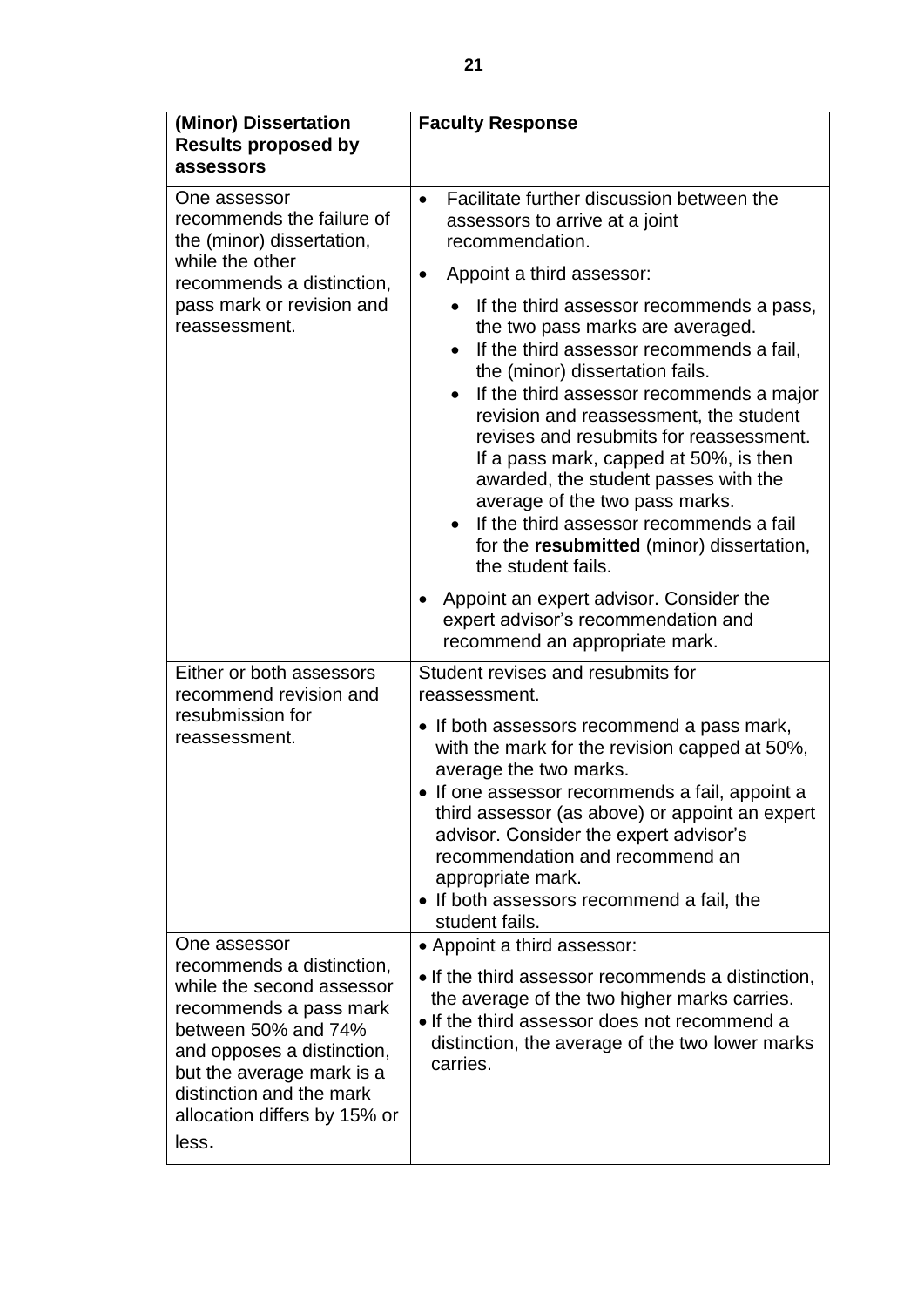| (Minor) Dissertation<br><b>Results proposed by</b><br>assessors                                     | <b>Faculty Response</b>                                                                                                                                                                      |
|-----------------------------------------------------------------------------------------------------|----------------------------------------------------------------------------------------------------------------------------------------------------------------------------------------------|
| One assessor<br>recommends a distinction,<br>while the second assessor                              | Facilitate further discussion between the<br>assessors to arrive at a joint<br>recommendation                                                                                                |
| recommends a pass mark<br>between 50% and 74%<br>and the mark allocation<br>differs by 15% or more. | Appoint an expert advisor. Consider the<br>expert advisor's recommendation and<br>recommend an appropriate mark.                                                                             |
|                                                                                                     | Appoint an additional assessor. Average the<br>third assessor's mark with the mark of the<br>original assessor that is closest to that of the<br>third assessor to determine the final mark. |

| Table 5: | Guidelines for the standard handling conflicting results for doctoral |  |  |  |
|----------|-----------------------------------------------------------------------|--|--|--|
| theses   |                                                                       |  |  |  |

| <b>Thesis Results proposed</b><br>by assessors                                                                                    | <b>Faculty Response</b>                                                                                                                                                                                                                                                                                                                                                                                                                                                                               |
|-----------------------------------------------------------------------------------------------------------------------------------|-------------------------------------------------------------------------------------------------------------------------------------------------------------------------------------------------------------------------------------------------------------------------------------------------------------------------------------------------------------------------------------------------------------------------------------------------------------------------------------------------------|
| One assessor<br>recommends the failure of<br>the thesis, while the other<br>two recommend a pass or<br>revision and reassessment. | Facilitate further discussion between the<br>$\bullet$<br>assessors to arrive at a joint<br>recommendation<br>Appoint an additional (4 <sup>th</sup> ) assessor.<br>If the assessor recommends a pass, the<br>thesis passes.<br>• If the assessor recommends a fail, an<br>arbiter is appointed to finalise the result.<br>(The arbiter's decision is binding on all<br>parties.)<br>Appoint an expert advisor. Consider the<br>expert advisor's recommendation and<br>recommend an appropriate mark. |
| One or more assessors<br>recommend revision and<br>resubmission for<br>reassessment and no<br>assessor fails the thesis.          | Student revises and resubmits for<br>reassessment.<br>If the assessor (or assessors) who<br>recommended a resubmission recommends a<br>pass, the student passes.                                                                                                                                                                                                                                                                                                                                      |

## <span id="page-21-0"></span>**17 FINALISING OF ASSESSMENT RESULTS AND ADMINISTRATIVE REQUIREMENTS**

17.1 All forms and reports (assessors' assessment forms and narrative reports, supervisors' reports, summary reports, and FHDAC reports) are submitted to the HFA or faculty officer responsible for higher degree studies. The FHDAC or FHDC meets to review the results and assessment reports of all masters' and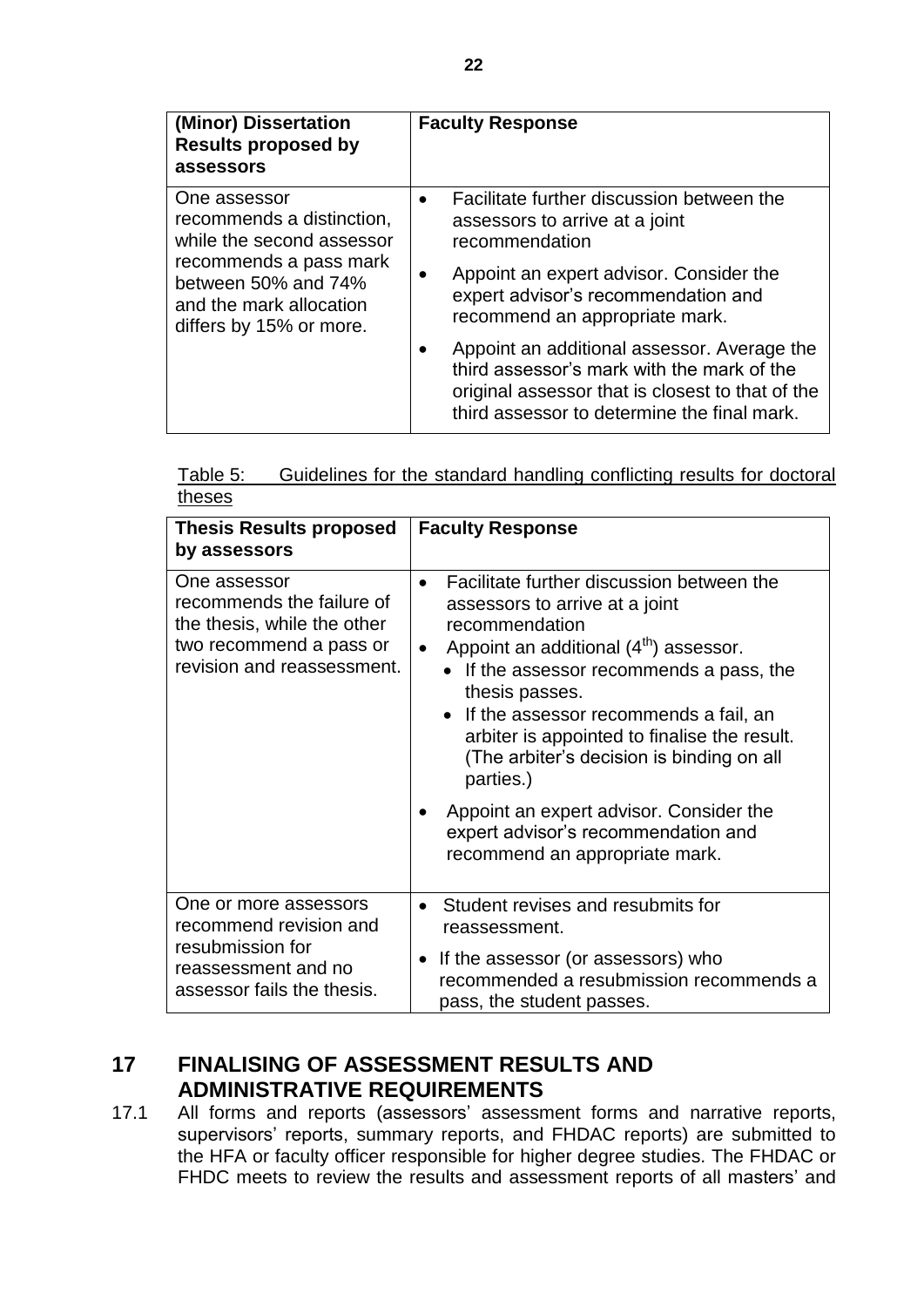doctoral candidates, as well as the supervisor (and non-assessing chair's) certification that the proposed corrections have been done. All master's results (including coursework master's) are finalised at this level, approved by Faculty Board and submitted to the SHDC for noting.

- 17.2 For doctoral candidates, all the relevant documentation (assessment forms, narrative reports, supervisor reports, summary reports, FHDAC or FHDC reports and certification that corrections have been done) serves at SHDC for approval, after which the Senate receives the results for noting.
- 17.3 After final acceptance of the minor dissertation, dissertation or thesis for graduation purposes, a number of bound copies (corrected according to the decisions of the relevant assessment committee) equal to the number of assessors and supervisor(s) that requests such copies , plus the final version in an approved electronic format (single PDF file), with metadata in the properties file on readable CD or DVD together with supplementary files (images, sound, etc.) that are an integral part of the thesis or dissertation or minor dissertation, but not part of the full text thesis or dissertation or minor dissertation must be submitted by the candidate to the Faculty/HFA before the finalisation of the programme of the applicable graduation ceremony. No candidate's name may be included in the programme for the ceremony unless the Faculty/HFA has verified in writing that these requirements have been met in full.
- 17.4 Together with the electronic copy, the candidate must submit written confirmation stating that the content of the electronic copy is a true version of the finally approved minor dissertation, dissertation or thesis.
- 17.5 Under the guidance of the supervisor, the candidate must provide at least three, but not more than six, internationally standardised keywords in English. Access to the international list of keywords is available in the University Library and Information Centre.
- 17.6 The final bound copies, as determined in 17.3, must be bound in artificial leather with the title of the minor dissertation, dissertation or thesis and the candidate's initials and surname printed on the cover and spine.
- 17.7 In addition to the submission of the final minor dissertation, dissertation or thesis, and except where faculties exempt students from this, students must have submitted to their supervisor evidence of, by the time the FHDAC/FHDC meets to consider the assessors' reports of at least one piece of work in a format suitable for submission to a peer reviewed publication, with a view to possible publication, for masters students and two pieces of work in a format suitable for submission to a peer reviewed publication, with a view to possible publication, for doctoral candidates stemming from the study.
- 17.8 A doctoral candidate must also submit a CV in the required format and a laudation when submitting the finally corrected copies of the thesis to the faculty.
- 17.9 After all results/outcomes have been finalised, the HFA submits the readable CD or DVD together with supplementary files (images, sound, etc.) that are an integral part of the thesis or dissertation or minor dissertation, but not part of the full text thesis or dissertation or minor dissertation, to the Institutional repository, UJDigispace. The electronic copy is uploaded in UJDigispace for web access.
- 17.10 All minor dissertations, dissertations or theses, regardless of format must be accompanied by a completed *UJLIC minor dissertation, dissertation or thesis final submission fo*rm signed by both the candidate and the supervisor. (See the form listed in the Annexures.)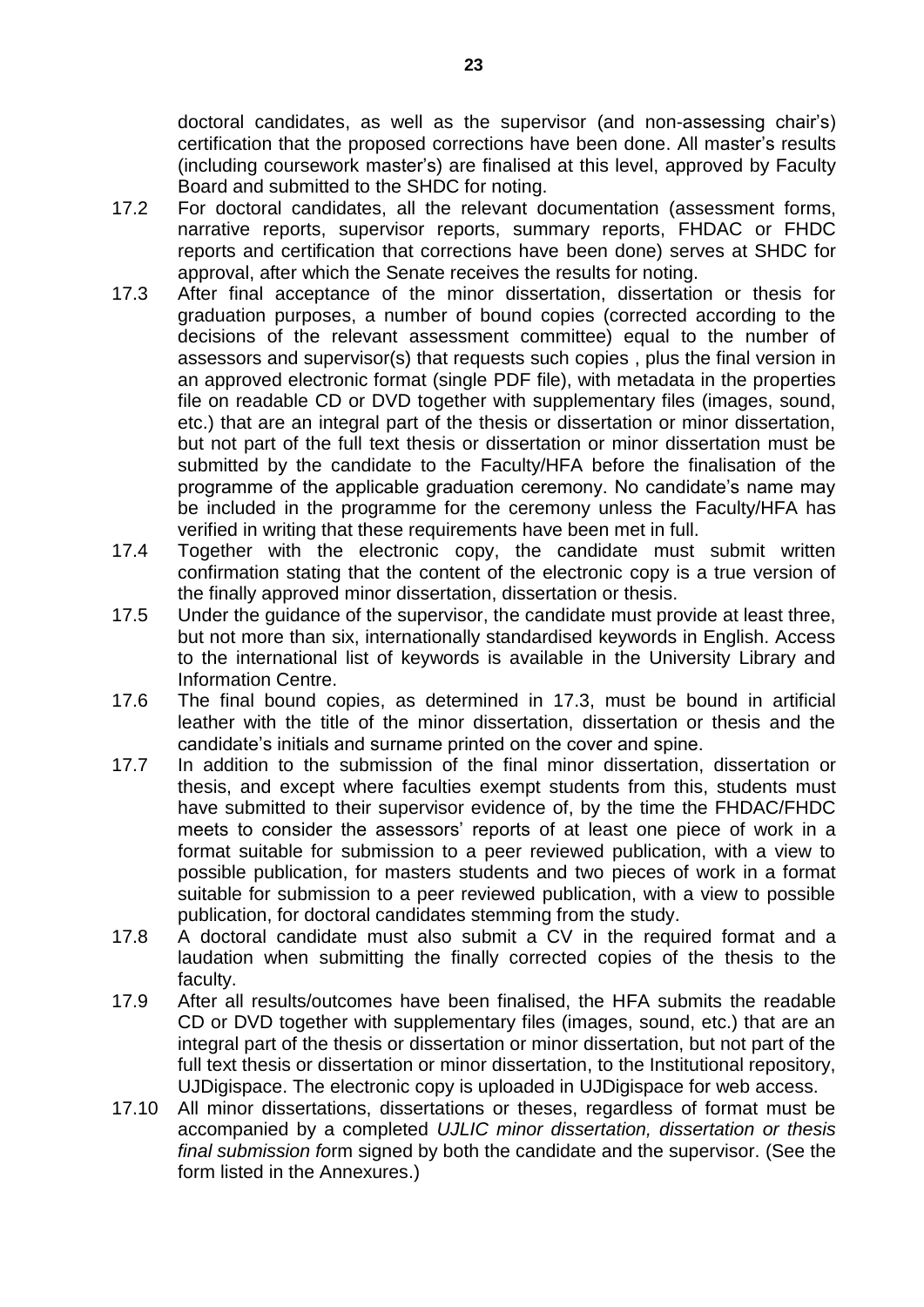- 17.11 The SHDC may, on the recommendation of the Executive Dean of the faculty concerned or the DVC (responsible for Postgraduate Studies), grant a confidentiality classification of two years to the completed minor dissertation, dissertation or thesis, as stipulated in the University's *Policy on Intellectual Property*, meaning a delay in the public display of the minor dissertation, dissertation or thesis. This should be clearly stated on the *UJLIC submission form*.
- 17.12 A candidate will not be deemed to have completed the requirements for conferment of the degree if the specified number of final corrected copies of the minor dissertation, dissertation or thesis has not been submitted to the relevant HFA prior to the graduation ceremony and closure of the graduation list of the forthcoming graduation ceremony.
- 17.13 Any master's or doctoral degree can be awarded only after the successful completion of every requirement of each component of the qualification as determined by the relevant faculty regulations.
- 17.14 Appropriate feedback must be given to all assessors once the final outcome has been approved.
- 17.15 The documents used to give effect to this policy must be as near as may be in accordance with the forms and documents listed in Appendix I.

#### **Approved on the Senate of 17 November 2016**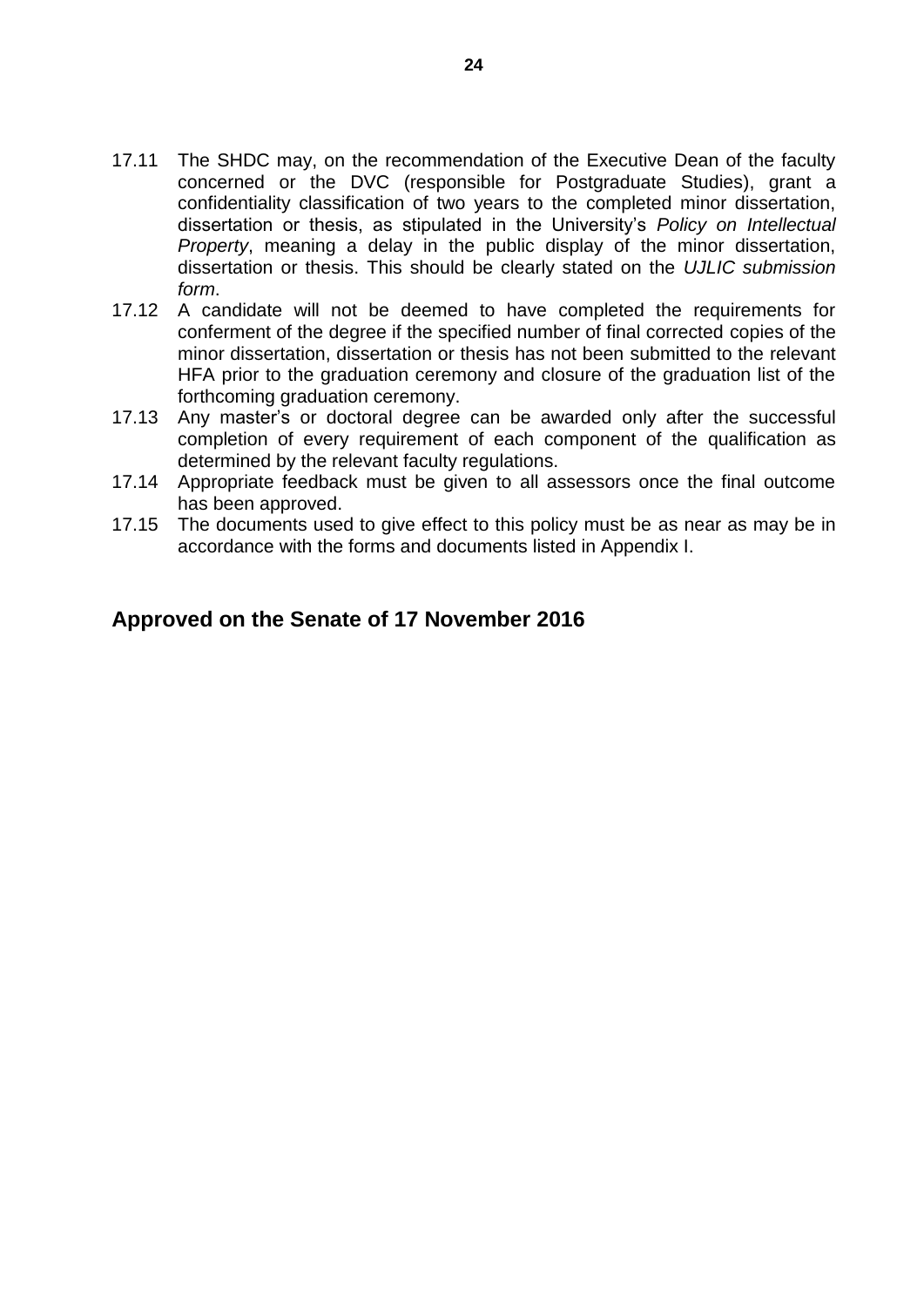#### <span id="page-24-0"></span>**APPENDIX 1 - Forms and Documents**

#### **Forms and documents pertaining to the commencement phase**

- HD 1: Research Proposal Template
- HD 2: Supervisor-Higher Degree Student Agreement

#### **Forms and documents pertaining to the study phase**

- HD 3: Supervisor–Student Meetings and Progress Report Form
- HD 4: Co-authorship Guidelines
- HD 5: Application for Change of Title Form
- HD 6: Application for Putting Study in Abeyance Form
- HD 7: Application for Change of Supervisor Form
- HD 8: Application for Extension of HD Studies Form

#### **Forms and documents pertaining to the pre-assessment phase**

- HD 9: Nomination of Assessors and Non-assessing Chair Form
- HD 10: Faculty Covering Letter for Appointment of Assessor
- HD 11: Acceptance of Appointment as Assessor Form

#### **Forms and documents pertaining to the submission for assessment phase**

- HD 12: Permission to Submit (Minor) Dissertation/Thesis for Assessment
- HD 13: Affidavit M and D Submission for Assessment

#### **Forms and documents pertaining to the dispatching of documents to assessors**

- HD 14: Faculty Covering Letter to Assessor for Assessment of HD Study
- HD 15: Guidelines for Assessment:
	- HD 15A: Guidelines for the Assessment of a Minor Dissertation
	- HD 15B: Guidelines for the Assessment of a Dissertation
	- HD 15C: Guidelines for Awarding Marks for a (Minor) Dissertation
	- HD 15D: Guidelines for the Assessment of a Thesis

#### HD 16: Assessment Report Forms:

- HD 16A: Assessment Report Form Doctoral Thesis
- HD 16B: Assessment Report Form Dissertation
- HD 16C: Assessment Report Form Minor-dissertation

#### **Forms and documents pertaining to the internal finalisation of assessment results**

- HD 17: Non-Assessing Chair's Report Forms:
	- HD 17A: Non-assessing Chair's Report Form Doctoral Thesis
	- HD 17B: Non-assessing Chair's Report Form Dissertation
	- HD 17C: Non-assessing Chair's Report Form Minor-dissertation
- HD 18: Faculty Summary Assessment Report Forms:
	- HD 18A: Faculty Summary Assessment Report Form Doctoral Thesis
	- HD 18B: Faculty Summary Assessment Report Form Dissertation
	- HD 18C: Faculty Summary Assessment Report Form Minor Dissertation
- HD 19: Faculty Letter to Candidate after SHDC Approval